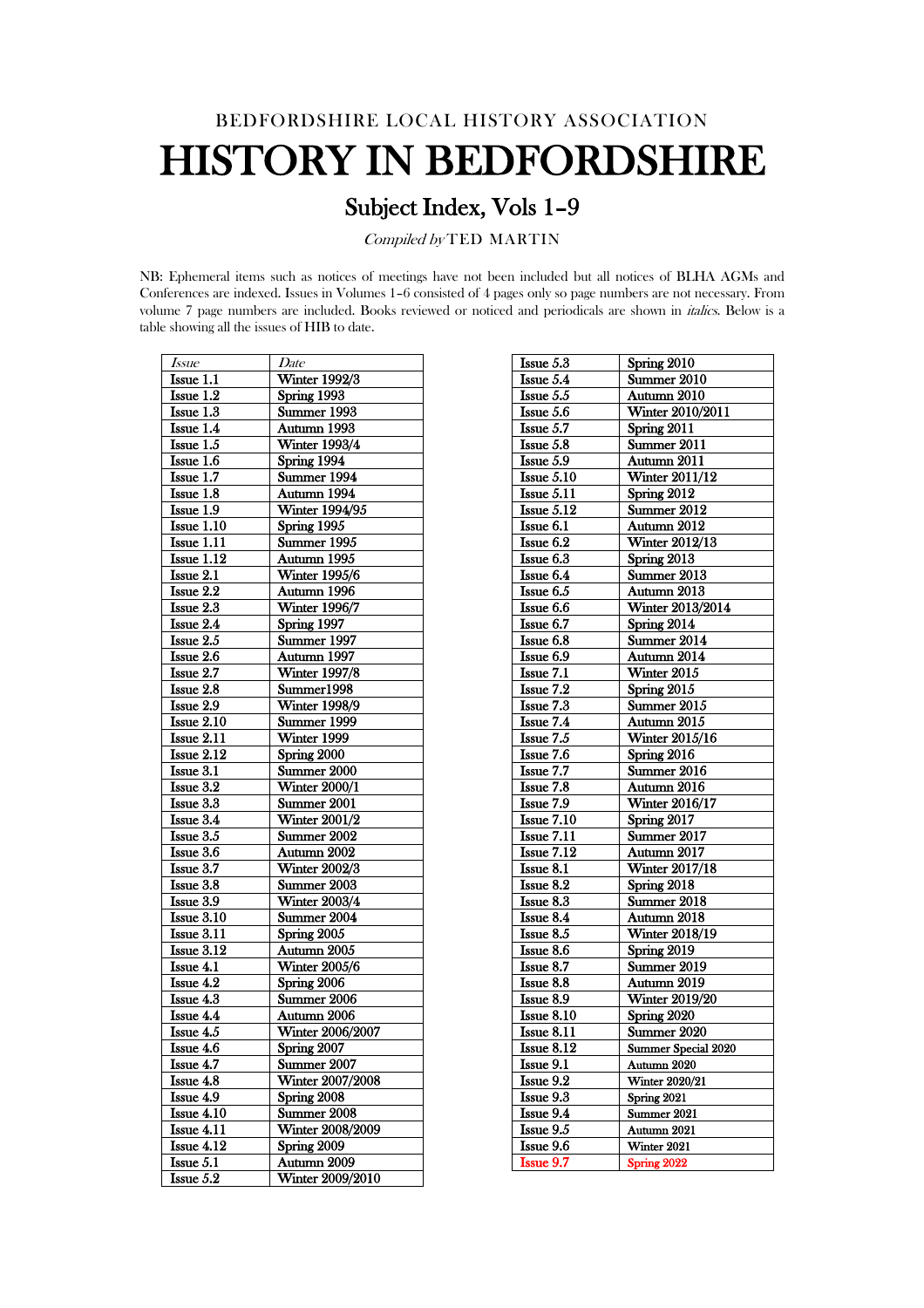#### Subject Index

1227, Bedfordshire Life in the Year, 2.3 126th Coy Canadian Forestry Corps, 3.4 1285, As it was in, so it is in 1994, 1.6 1881 Census, 1.11 1899, Education, Silsoe, in, 2.4 1901 Census, 3.4 1910 'Domesday' Finance Act Records, The, 3.2 1951 Festival of Britain, 9.6: 2, 6 20th Century Defences in Britain, 1.12

#### A

'A Little Older than our Teeth': Langford Methodist Church, c1835–2012, 5.12 A panacea in Bedford, 5.11 A Place in the Country, 8.1: 2 Abbott, George Percy, 8.9: 3 Accident, early, on the Great Northern Railway, 7.7: 10 Accounts of the Guild of the Holy Trinity, Luton, 1526/7–1546/7, The, 6.4 Addingtons of Langford and Henlow, The, 9.3: 5 Admiral Byng, The Dillys of Southill, and Dr Johnson, 5.8 Admiral Hugh Evan-Thomas (1862–1928), 8.6: 5 Aeronautical Research Heritage, An, Wings over Thurleigh, 3.5 Agriculture, notes from the Beds Mercury: 9.6: 20 Aircraft British Built, Volume 4, Central and Eastern England, 5.2 Airfield, Everton & Tempsford 2.7 Albone, Daniel, 3.8 All Change at Bedford, 6.2 Allen, W H, engineering, 5.3, 7.1: 5 Allotments, Nineteenth Century, from Local Sources: Breaking New Ground:, 5.5 American at Wrest: Wrest Park in Edwardian Times, 8.1: 3 Ampthill and District Archaeological and Local History Society, BLARS deposits by, 4.5, 4.9<br>Around. 1.1 Artist, Richardson, Sir Albert, 9.7: 22 Benjamin Rhodes of, c1610–57, 5.6, 5.7 Castle or Manor, A Brief Historical Outline, 4.12 Full Steam Ahead, 3.5 Gas and Coke Company, 1848–1936, The, 6.3 historian receives national award, 4.11 in Old Picture Postcards, Vol 3, 1.12 King's Manor of, Summary of information obtained from Accounts of, 1533–1539, 4.12 Muster at the King's Manor of, in 1536, 6.6 Seventeenth Century, & Hugh Reeve its 'True & Lawful Parson', 3.2 The Knoll, 2.12 Ancestors, Tracing in Bedfordshire, 2.1 Anglia University – Centre for Regional Studies, 2.7 Anglo-Saxon Church, Saint Peter's, Bedford, An, 3.5 Anne Mary Buck, 3.12 Apprenticeship, legal, baker, not having served, 2.10 Apsley Cherry-Garrard, 1886–1959, 6.1 Arch, Harry, 2.10 Archaeology **Bedfordshire** Vol 21, 1.7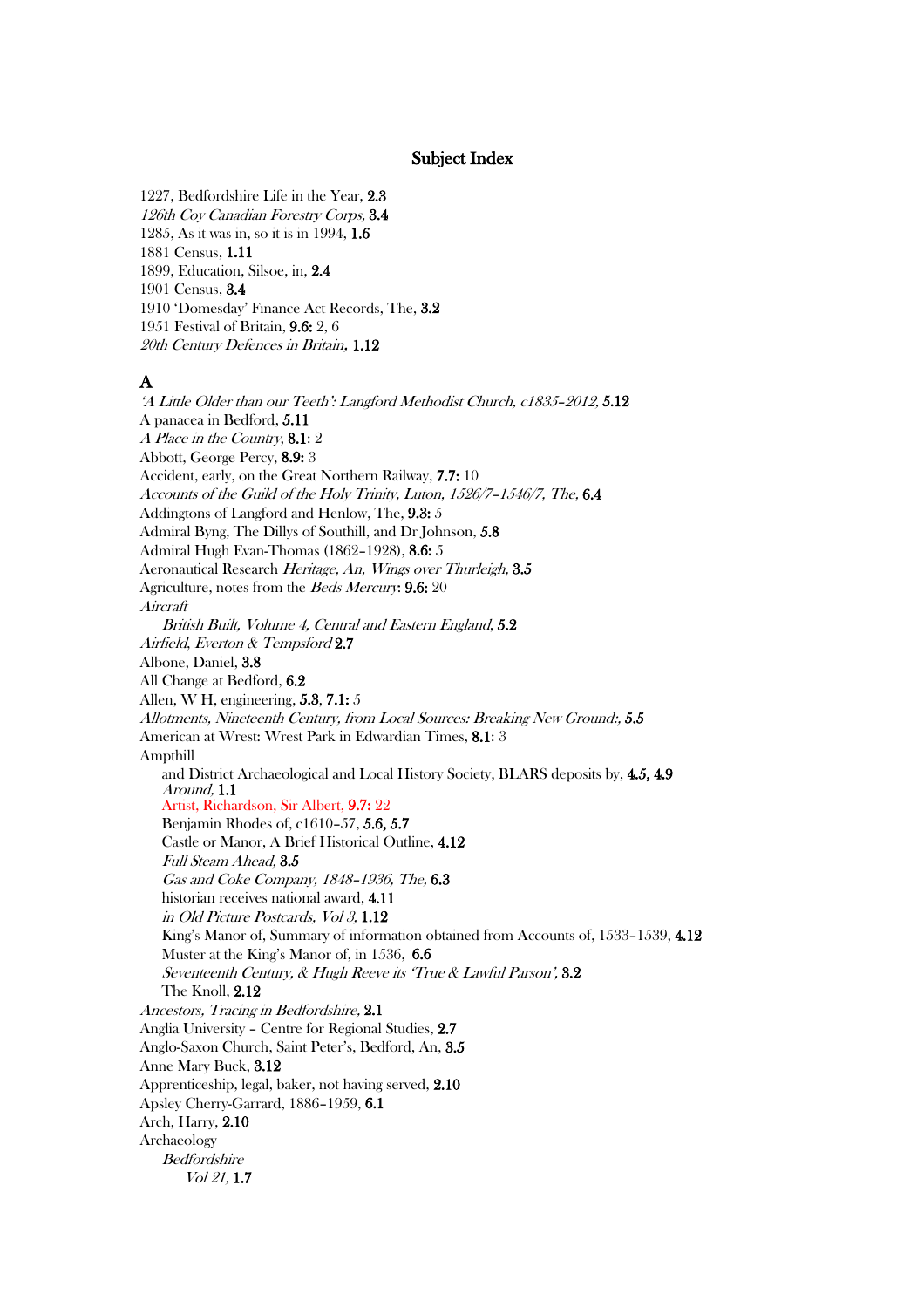Vol <sup>22</sup>, 2.3 Biggleswade, Hidden history revealed in, 7.5: 5 in Lockdown 2020–21, 9.5: 6 Sharnbrook, digging up its past, 4.8 Willington west of, 7.2: 5 what's been going on in, 6.5 Archery, Letter, 3.9 Archive CD Books, Letter, 3.10 Argent, Private Denis, Royal Engineers, The Diary of, Soldier in Bedfordshire, A: 5.1 Aristocracy, Victorian, Tangled Souls: Love and Scandal among the, 9.7: 25 Around Ampthill, 1.1 Artists Bloomfield, Robert (1766–1823), the self-taught rural poet, 9.7: 5 Flitwick, 9.7: 11 Pearse, Captain Alfred (1856–1933), 9.7:11 Richardson, Sir Albert: an Ampthill artist, 9.7: 22 Ryland, Henry (1856–1924), painter and illustrator, 9.7: 8 Sheldon-Williams, Ina Maud, 1876–1955, 9.7: 17 Sheldon-Williams, Inglis (1870–1940), 9.7: 16 Stannard, Henry, RBA (1844–1920), 9.7: 13 Stannard, Henry John Sylvester, RBA, RSA (1870–1951), 9.7: 13 As it was in 1285 so it is in 1994, 1.6 Aspley Guise in the 19th Century (1815–1914), 2.9 At the Long Ford, 9.5: 4, 21 Atherton, Robert, From Plough to Parsonage, 9.3: 23 Auctioneers, Estate Agents and Surveyors, Memoir of a Bedford Firm of, Peacocks, Pride of, 7.1: 12 Augustus Henry Orlebar and the Schneider Trophy, 5.9, 5.10 Aussies in your Attic?, 2.2 Aynsley, Leah, The Bedford Diary of 1943–1946, 8.10: 21

# B

Bagshawe's (Engineering) & Cross's (Paperware), Old Trades of Dunstable, 3.2 Baker, not having served legal apprenticeship, 2.10 Baptists, Potton, 4.3 Bassingbourn Fen*,* The Dinosaurs on, 2.9 Battersea Dogs Home, Grave of the founder of, 5.11 Battle of Britain One of the Few, 8.7: 13 Battle of Jutland, 8.6: 5 BBC Hands on History, 5.5 BCRO see Record Office Beating the Invader, 9.4: 3 Beats, Boots and Thieves – A History of Policing in North Bedfordshire, 6.3 Bedford, 8.5: 15 All Change at, 6.2 apple a day, 8.5: 15 Aynsley, Leah, The Bedford Diary of 1943–1946, 8.10: 23 Bousfield Diaries, The: A middle class family in late Victorian, 4.7 Bridewell, The, 8.5: 16 Bridge to, 5.5 industrial past, relic, 7.1: 5 Brewery in, 4.1 Bunyan's, 8.11: 17 Choral Society, 7.7: 15 Diary of Leah Aynsley, The, 1943–1946, 8.10: 21 Duchess of, 7.4: 4 and the colour of naval uniforms, 8.7: 4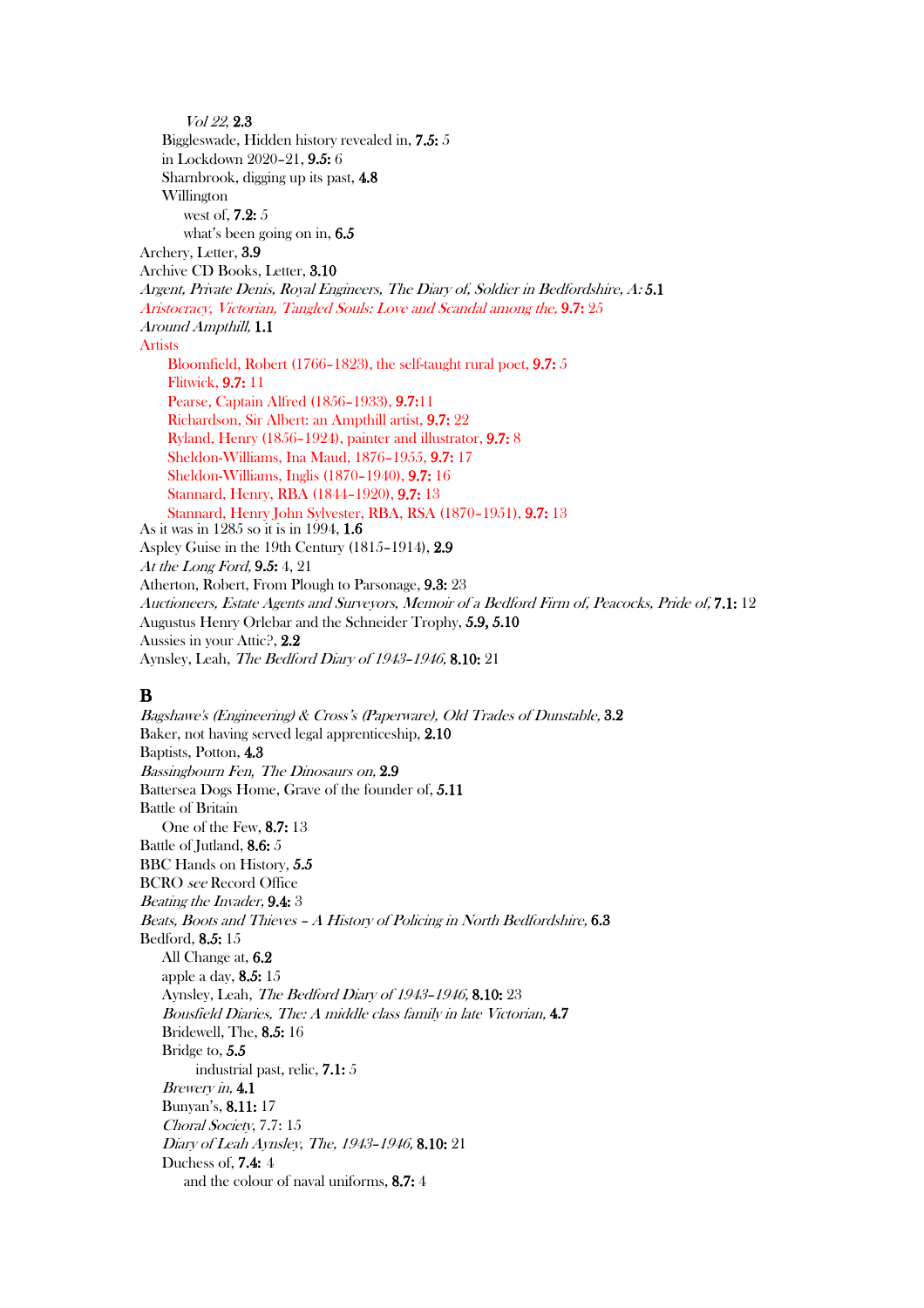Ely Deaconesses Institution in, Sisters of, from 1869 to 1921, 9.1: 10 executions, public, in, 8.5: 17 First Generation Italians in, Memories of, Hidden Voices, 2.10 First World War, Life on the Home Front in, during the, 8.3: 8 Granada Cinema, 8.2: 14 Great Storm of 1672, 8.10: 17 Halliley family, and, 8.12: 12 Harpur, Sir William – or not? 8.10: 17 Historical Record Society, 1.4 History Timeline, 8.7: 4, 18 'Holidays at Home' in, during the Second World War, 8.7: 5 Home Front, during First World War, Life in, 8.3: <sup>8</sup> Life in during the Second World War, 9.5: 23 Last Pillbox in, 8.7: 14 Laxton Brothers, 8.5: 15 Le Mesurier family, and, 8.12: 2 Leah Aynsley, The Bedford Diary of 1943–1946, 8.10: 21 Library, postcard collection at 7.6, 8; 7.7: 4 Local History Magazine, 6.9, 7.9: 20; 7.11: 18, 8.5: 20, 8.6: 18 8.12: 24 Lunatic Asylum: l8l2–1860, A Proper House, 1.3 Memoir of a Firm of Auctioneers, Estate Agents and Surveyors, Peacocks, Pride of, 7.1: 12 Motoring Heritage, 3.8 Palgrave, Charles, 8.5: 18 public executions in, 8.5: 17 Saint Mary's Church, 8.5: 16 Saint Peter de Merton Anglo-Saxon Church, An, 3.5 brief history of, 8.7: 2 Hiberno-Saxon Runic Stone, 4.5 Norman arch, 7.1: 6 Saint Etheldreda's, q.v. Saint Leonard's Hospital, brief history, 4.4 Scenes of, historic postcard/photograph collection at Bedford Central Library, 7.8: 8 School's Secret Old Boys and their Special Operations in World War Two, 6.7 Secret, **8.5**: 19 Sir William Harpur – or not? 8.10: 17 Sister Fanny (1836–1907), pioneer Church of England deaconess in, 9.1: 2 Spy School, 6.7 Times, notes from, 8.11: 23 to Hitchin Railway, 5.11 Town Centre Statues: A Self-Guided Walk with Street Map, 6.6, 6.7 Vehicles in the Second World War, 9.4: 17 White House, 8.5: 18 Bedford Choral Society, 7.7: 15 Bedford Diary of Leah Aynsley1943–1946, 8.10: 21 Bedford Hills Historical Museum, New York State, 3.12 Bedford History Timeline, 8.7: 4, 18 Bedford Library, postcard collection at, 7.6, 8; 7.7: 4; 7.8: 8 Bedford Local History Magazine, 6.9, 7.9: 20, 7.11: 18, 8.5: 20, 8.6: 18, 8.12: 24 Bedford's Motoring Heritage, 3.8 Bedfords, Second, in France and Flanders 1914–1918, 5.6 Bedford Times, Notes from, 8.11: 23 Bedford Vehicles in the Second World War, 9.4: 17 Bedfordshire (see also under individual places) 1940s–1990s, 3.8 and Luton Records Service see Record Office and Northamptonshire, Characters and events in the history of, Folk, 1.8 Archaeology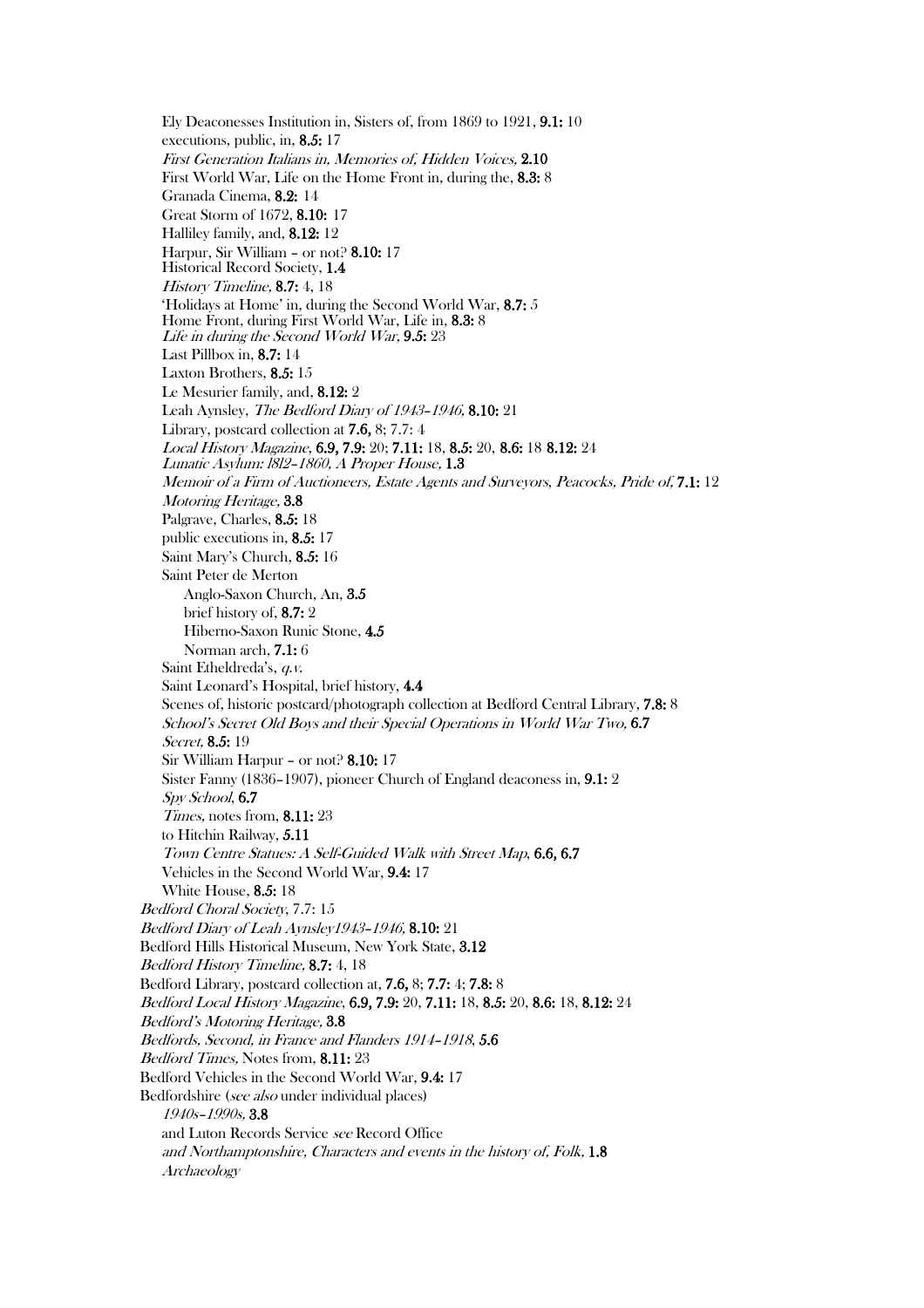Vol 21, 1.7 Vol <sup>22</sup>, 2.3 Archives and Records Service, see Record Office at War in Old Photographs, 2.6 Auctioneers, Estate Agents and Surveyors, Memoir of Firm of, 7.1: 12; 7.2: 13 Beats, Boots and Thieves – A History of Policing in North, 6.3 Bernard West's, 4.7 Bibliography, The, 8.1: 2 Bridges of, 2.6 Captain Swing' in: Rural unrest and protest, 1830–1832, 9.2: 4 Churches 1820–1865, 1.7 in the 19th Century, Pt. 3, Parishes S-Y, 3.2; Part 4, Appendices and Index, 3.4 Clergy (q.v.), rich and poor, in, 3.7, 6.8, 6.9 Coprolite Industry, in, 2.7 County Record Office see Record Office Designed Landscapes of: Conference Report, 8.8: 20 Dialect,9.2: 2, 21; 9.3: 14 East, Steam on Road and Field in, 1.5 Episcopal Visitations in, 1706–1720, 3.7 Family, The True Story of a, Threads of Time, 3.1 Family History Society, 1.2 Farmer's Boy, Nostalgic Thoughts of a, Gleanings Revisited, 1.12 Farming in,1883, 4.11 Festival of Britain 1951 legacy of, in, 9.6: 2 Placename Boards in, 2.8 First blue plaque, 5.4 Fossil Diggings, The, 6.7 Gardens Trust, 3.11 Gold Rush, Pulloxhill Gold Mine, 8.10: 3 Hearth tax, Bedfordshire in 1670, evidence from, 6.7, 6.8 Heritage Website Competition, 3.4, 3.5 Historic Environment Record, The, 2.11 Historical Miscellany: Essays in Honour of Patricia Bell, 1.6 Historical Record Society see Bedfordshire Historical Record Society How Bedfordshire Voted, 1635-1715, Vol 1, 4.5 1685–1735, 4.10 1735–1784, 6.1 in 1670: evidence from the hearth tax, 6.7, 6.8 Journeys into, 1.8 Landscapes, Designed, of, Conference Report, 8.8: 20 Libraries Gateway to the Internet, 3.3 Life in the Year 1227, 2.3 Local History Association see BLHA Local History Magazine, 8.1: 16 Magazine see Bedfordshire Magazine Methodism in, rise of, study of 1736–1851, 6.9; 7.1: 11 Mid-Beds villages in the 1920s and 1930s, self-sufficiency in, 6.5 Milestones, 6.4 Muster Lists 1539–1841, 1.1 Papermaking in, 6.4 Parish Poor Law Papers 1622–1834, 4.3 Polar heroes, 8.9.3 Promoting, 5.3 Place Names, 6.7 Quiz Book, A, 2.9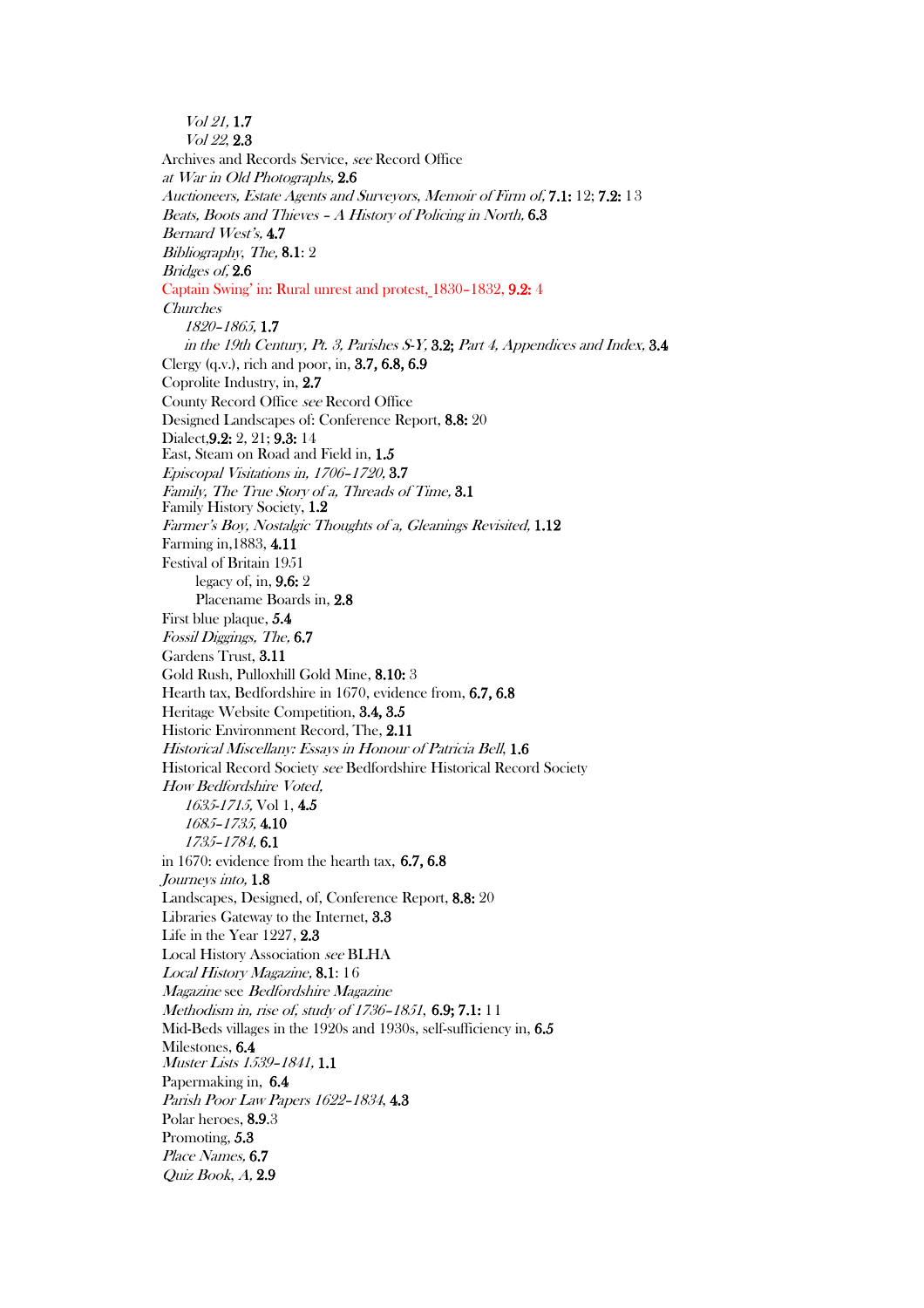Regiment see Bedfordshire Regiment Rich and poor clergy (q.v.) in, 3.7, 6.8, 6.9 Shire Guide to, 1.11 Soldier in, A: The Diary of Private Denis Argent, Royal Engineers, 5.1 Spy Capital of Britain, The – Bedfordshire's secret war 1939–1945, 4.7 Suffrage Movement in: Votes for Women, 8.2: 6 Then and Now, 2.3 Tracing Ancestors in, 2.1 Voting: 1635-1715, 4.5; 1685–1735, 4.10; 1735–1784, 6.1 Wills 1484–1533, 2.6 1531–1539, 4.3 Woad in, 5.1 Women's Land Army see Bedfordshire Women's Land Army Wool Trade, in, 5.9 Yesteryears Vol 2, 1.8 Vol 3, Craftsmen and Trades People, 1.12 Bedfordshire and Luton Records Service see Record Office Bedfordshire Archives and Records Service see Record Office Bedfordshire County Record Office see Record Office Bedfordshire Dialect,9.2: 2, 21; 9.3: 14 Bedfordshire Family History Society, 1.2 Bedfordshire Historical Record Society Fowler Library, 3.10 interactive database of secondary sources, 4.11 Bedfordshire Local History Association see BLHA Bedfordshire Magazine, 2.9 50th Anniversary, 2.4 at risk, 2.3 Bedfordshire Mercury, Notes from agriculture, 9.6: 20 wild life, 9.1: 20 Bedfordshire Regiment. 7th Battalion, 1915–1918, 3.10 Bedfordshire Women's Land Army, 4.3 during the First Word War, 5.3, 5.4 History of, 'We Wouldn't Have Missed it for the World', 4.10 Outline History of the, Part 1, 3.9; Part 2, 3.10 Bedfordshire's Other Admiral, 8.6: 5 Beetroot, Sugar from in 1869 Clapham, 4.10 Bell, Patricia, Essays in Honour of: Bedfordshire Historical Miscellany, 1.6 Benjamin Rhodes of Ampthill c1610–57, 5.6, 5.7 Benjamin Rogers Rector of Carlton, 1720–1771, Historical Carlton through the Diary of, 2.12 Bernard West's Bedfordshire, 4.7 Betty Chambers, 3.3 Between The Hills – The Story of Lilley, a Chiltern Village, 1.6 Biddenham Village of, through the Ages, The, 6.4, 6.5 Biggleswade and District History Society, 4.6 and the Great War: Our Own Flesh and Blood, 5.3 Brewery, The Story of, 1.5 Bygone, Vol 2, 3.9; Vol 3, 4.1 Common, 7.3: 4 Hidden history revealed in, 7.5: 5 History Society, index to 5 volumes of photos, 3.1 Home Guard, 9.4: 15 Old, Vol 4, 1.1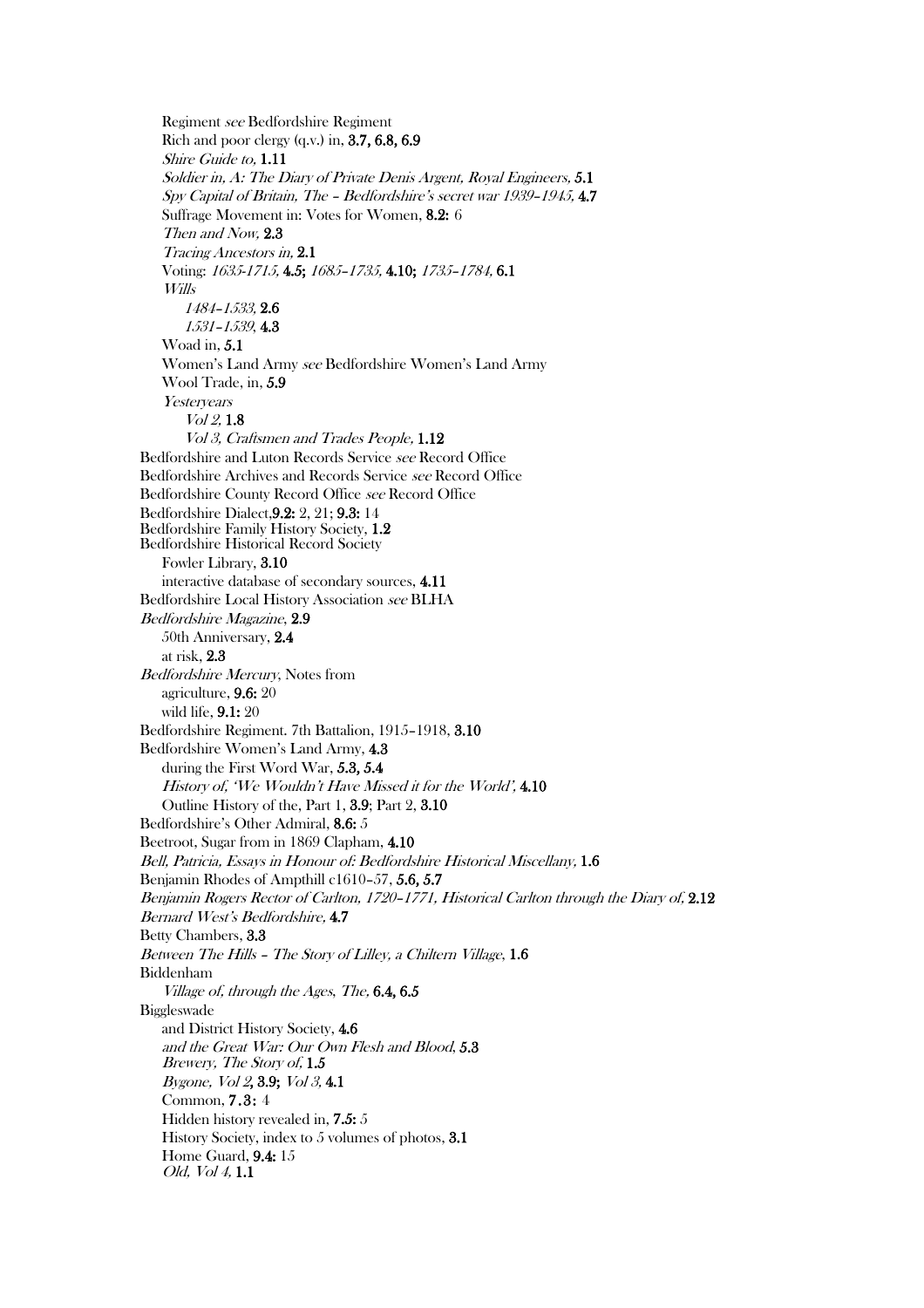Biggleswade's Laughing Policeman: Charles Penrose (1873–1952), 7.11: 14 Postscript, 7.11: 17 Blackgrove Wood, Tilsworth, murder in, 1821, 5.6 BLARS see Record Office BLHA Annual Conference & AGM 1994, 1.5, 1.6, 1.7 1995, 1.8, 1.9, 1.10, 1.11 running, 1.12 1996, 1.12, 2.1, 2.2 1997, 2.4, 2.5 1998, 2.6, 2.8 1999, 2.9 2000, 2.9, 2.10, 2.11, 2.12, 3.1 2001, 3.2 2002, 3.4, 3.5 2003, 3.5, 3.6, 3.7 2004, 3.8, 3.9 2005, 3.10, 3.11, 3.12 2006, 4.1, 4.2, 4.3 2007, 4.4, 4.5 2008, 4.8, 4.9 2009, 4.10, 4.11, 4.12, 5.1 2010, 5.1, 5.2, 5.3, 5.4 2011, 5.5, 5.6, 5.7 2012, 5.10, 5.11 2013, 6.3 2014 & AGM, 6.7 2015, 7.3: 3 2016, 7.3: 4; 7.6, 2; 7.8: 3 2017, 7.9: 2; 7.10: 2–4; 7.11: 2–4 2018, 8.2: 2, 8.3: 2, 8.4: 5 2019, 8.5: 4, 8.6: 2–4, 8.8: 20 2020, 8.9: 2, 8.10: 2 2021 update on, 9.2: 2; 9.3: 2 2022, 9.4: 2, 9.7: 2 Autumn Forum of Member Societies, 4.3 BLARS Users Panel, BLHA representative on, 4.2 booklet: Henry John Sylvester Stannard, 8.2: 5 Conference delegates get their just desserts, 7.3: 16 Extraordinary General Meeting, 1.5 Fifteenth Anniversary Meeting, 4.7, 4.8 First year, 1.6 Inaugural General Meeting, 1.1, 1.2 Inauguration, 1.3 meeting, Clapham Village Hall, 4.9 Networking initiative, 7.9: 3 Speakers, Register of, 4.2 sponsored workshops at the Record Office, 7.8: 6 Spring [2019] Workshop on GIS, 8.9: 20 Successful First Event, 1.4 Summary of Perceived Needs, 1.1 website, 3.11, 4.11, 5.3 Blue plaque, Bedfordshire's first, 5.4 Bloomfield, Robert (1766–1823), self-taught rural poet, 9.7:5 Books, Archive CD, Letter, 3.10 Bousfield Diaries, The: A middle class family in late Victorian Bedford, 4.7 Breaking New Ground: Nineteenth Century Allotments from Local Sources, 5.5 Brewery in Bedford, 4.1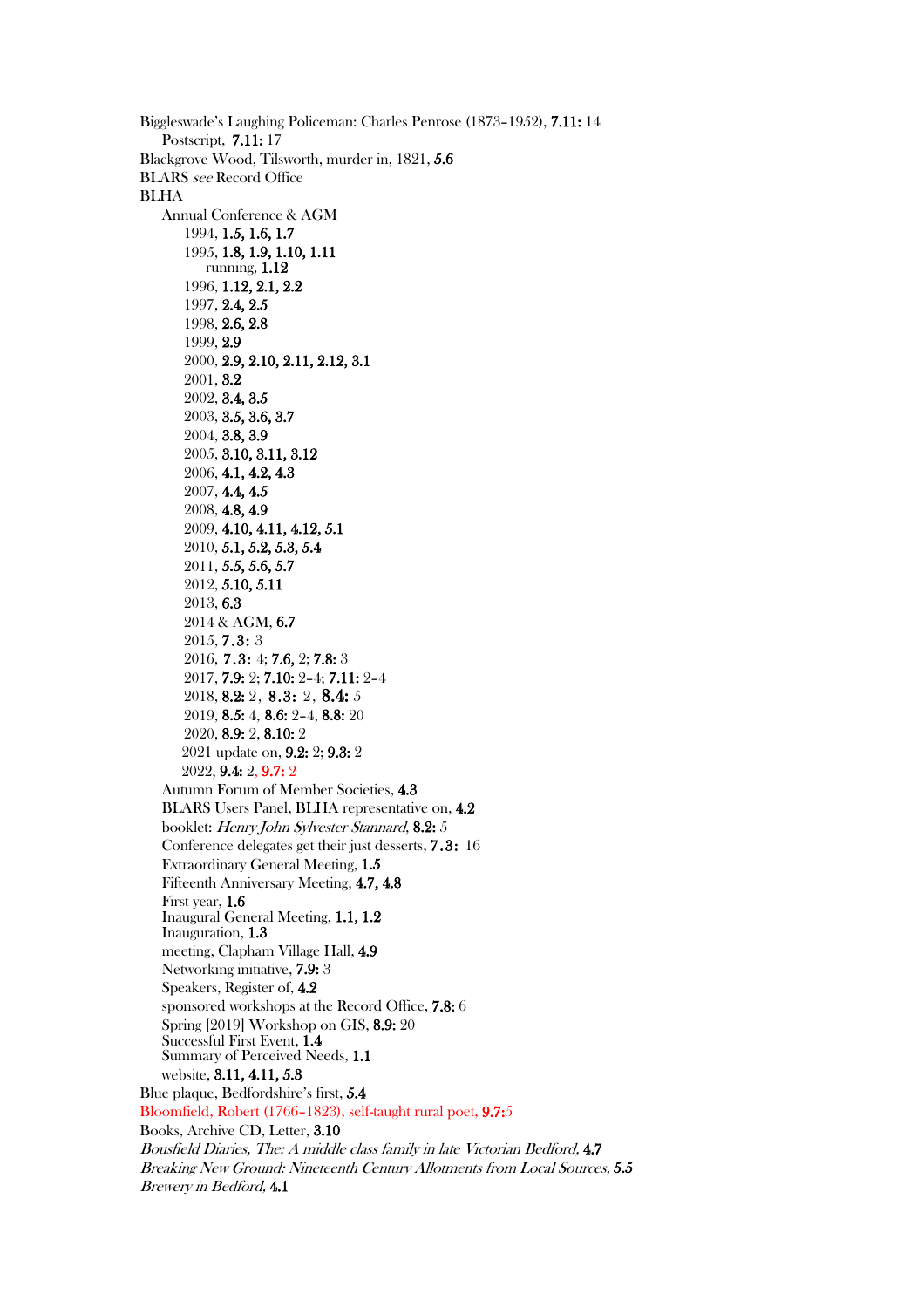Bridge to Bedford, 5.5 **Bridges** of Bedfordshire, 2.6 of Time, 4.8 Brief History of the Feoffee Cottages of Toddington, 4.3 British Built Aircraft, Volume 4, Central and Eastern England, 5.2 Brittain, Vera, searches for John Bunyan, 9.3: 17 Broadbridge, Rev Jim, 5.2 Brooks Family of Flitwick, 5.12 Connections between, and Dells, 3.11 Brooks, John Hatfield, 1843–63, Diary of an Indian Cavalry Officer 1843–63, 3.10 Brown [Lancelot] Capability, landscapes, 7.6, 6; 7.7: 3 Brown family of Carlton and the Bunyan Connection, 8.11: 5 Brunt, Vic, 1917–2021, 9.5: 2 Buck, Anne Mary, 3.12 Buildings of England: Bedfordshire, Huntingdonshire and Peterborough, The, 6.9 Bunyan, John Bedford, and, 8.11: 17 Brown family of Carlton, and, 8.11: 5 His Life and Times, 1.12 searches for, Vera Brittain, 9.3: 17 Vera Brittain searches for, 9.3: 17 Bunyan's Bedford, 8.11: 17 Bushmead Priory, 4.4 Butchers, On the Value of, 1.6 Bygone Biggleswade, Vol 2, 3.9; Vol 3, 4.1 Byng, Admiral, The Dillys of Southill, and Dr Johnson, 5.8

# $\bf C$

Caddington in the Year 2000, 3.5 Local History Group, 4.8 Calendar of Close Rolls (1279–1288) – 13 Edward I (1285), 1.6 Cameo of Fashion1951–1982, 4.1 Canadian Forestry Corps, 126th Coy, 3.4 Capability Brown's landscapes, 7.6, 6; 7.7: 3 'Captain Swing' in Bedfordshire: Rural unrest and protest,1830–1832, 9.2: 4 **Carlton** Brown family of, and the Bunyan Connection, 8.11: 5 Historical, through the Diary of Benjamin Rogers Rector of Carlton, 1720–1771, 2.12 Stayesmore Manor, 5.5, 5.6 and Chellington History Society, 8.9: 2 Carve Her Name with Pride, 9.5: 18 CD Books, Archive. Letter, 3.10 Census 1881, 1.11 1901, 3.4 Centenary of BLARS, 5.10 Centre for Regional Studies – Anglia University, 2.7 Chalk on my Shoes: Memoirs of a Chilterns Childhood, 4.3 Chambers, Betty, 3.3 Chambers, Clifford Gore Brown Wyatt, 8.10: 7 Changing Face of Luton, The, 1.3 Changing Village, A, Clapham, 4.10 Charter Marks, Record Office, and Local Government Reorganisation, 1.5 Cherry-Garrard, Apsley, 1886–1959, 6.1; 8.9: 5 Chicksands, 1.3, 1.4 Priory, 1.12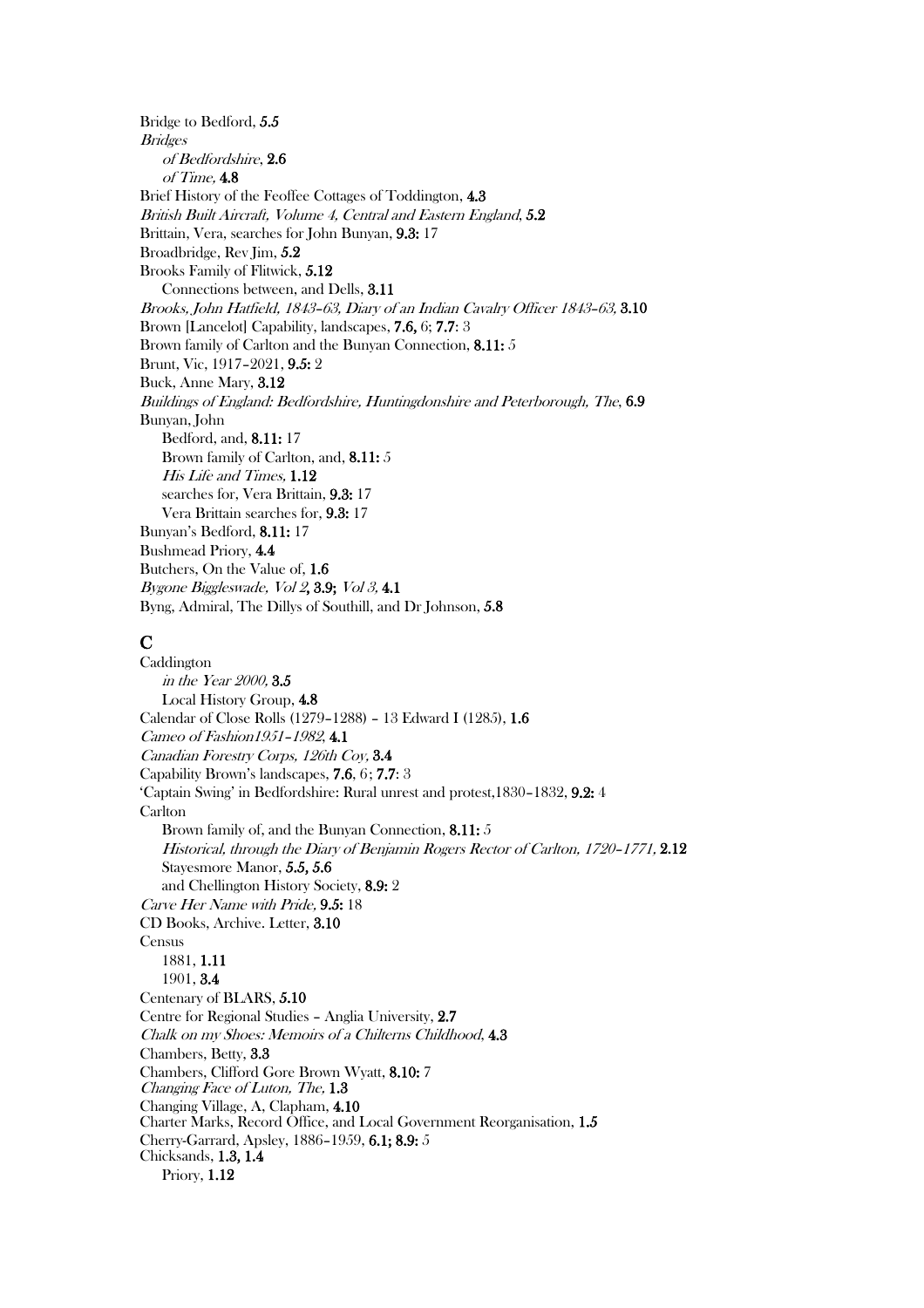Questionnaire. 1.9 Childhood Chilterns, Memoirs of a: Chalk on my Shoes, 4.3 Knighton Grange, Memories of My Childhood on a Lone Farm, 6.1 The Family, and Schooldays, 1.6 Chiltern Village, Lilley, a, The Story of, Between The Hills,1.6 Choral Society, Bedford, 7.7: 15 Chronicle of Victorian Life in Pulloxhill 1875–1881, 3.7 Church and village memorials project, 5.2 Graveyards, Public Safety in, 4.2 Church of England, pioneer deaconess in Bedford, Sister Fanny (1836–1907), 9.1: 2 Churches Bedfordshire 1820–1865, Vol 1, 1.7 in the 19th Century, Part IV, Appendices and Index, 3.4 Clapham A Changing Village, 4.10 Historical Society, 4.11 School, Journal of Mr E Wilkinson, Headmaster, 1943–1956, 2.11 Sugar from Beetroot in 1869, 4.10 Clayton, letter, 2.2 Clergy, rich and poor in Bedfordshire and their patrons, 3.7 in the 18th century, 6.8, 6.9 Clophill, census returns for, 4.6 Cobbler Hero, 7.4: 10 Coin hoard, Henlow, update, 8.10: 10 Langford, Saxon, find in, 9.6: 7 Coldham's Common, The Dinosaurs on, 2.9 Colmworth and Neighbouring Villages, 8.6: 18 and Neighbours History Society, 4.2 Colmworth and Neighbours History: Journal of the Colmworth and Neighbours History Society, Volume 1, November 2011, 5.11; Volume 2, June 2013, 6.5; Volume 3, November 2014, 7.2: 14; Volume 4, December 2020, 9.5: 20 in Context, 2.7 Rector of, The Rev Thomas Whitehurst, 6.3 'Common Ground – Parish Map', letter, 1.12 Comparison of Historical Knowledge with a Resistance Survey, A, 4.1 Connections between Brookses and Dells of Flitwick Manor, 3.11 Coprolite Industry in Bedfordshire, 2.7 Court rolls, Manor, Willington, 8.7: 2 Covid Pandemic 2020–21, see Lockdown; Pandemic Craftsmen and Trades People, Bedfordshire's Yesteryears, Vol 3, 1.12 Cross's (Paperware), & Bagshawe's (Engineering), Old Trades of Dunstable, 3.2 Crosshall, Hall of, the Rise and Fall of, 8.1: 9 D D-day, my small part in, 6.9 Dales Dubbin and Flemons' Herbs, Old Trades of Dunstable (1), 2.3 Dashing Dragoon, Anguished Emissary: The story of William Samuel Hogge in Southern Africa, 6.8

Deaconess, pioneer Church of England, in Bedford, Sister Fanny (1836–1907), 9.1: 2

Dells, connections between and Brookses of Flitwick Manor, 3.11

Defences, Twentieth Century, in Britain, 1.12

Designed Landscapes of Bedfordshire, The: Conference Report, 8.8: 20

Dialect, Bedfordshire, 9.2: 2, 21; 9.3: 14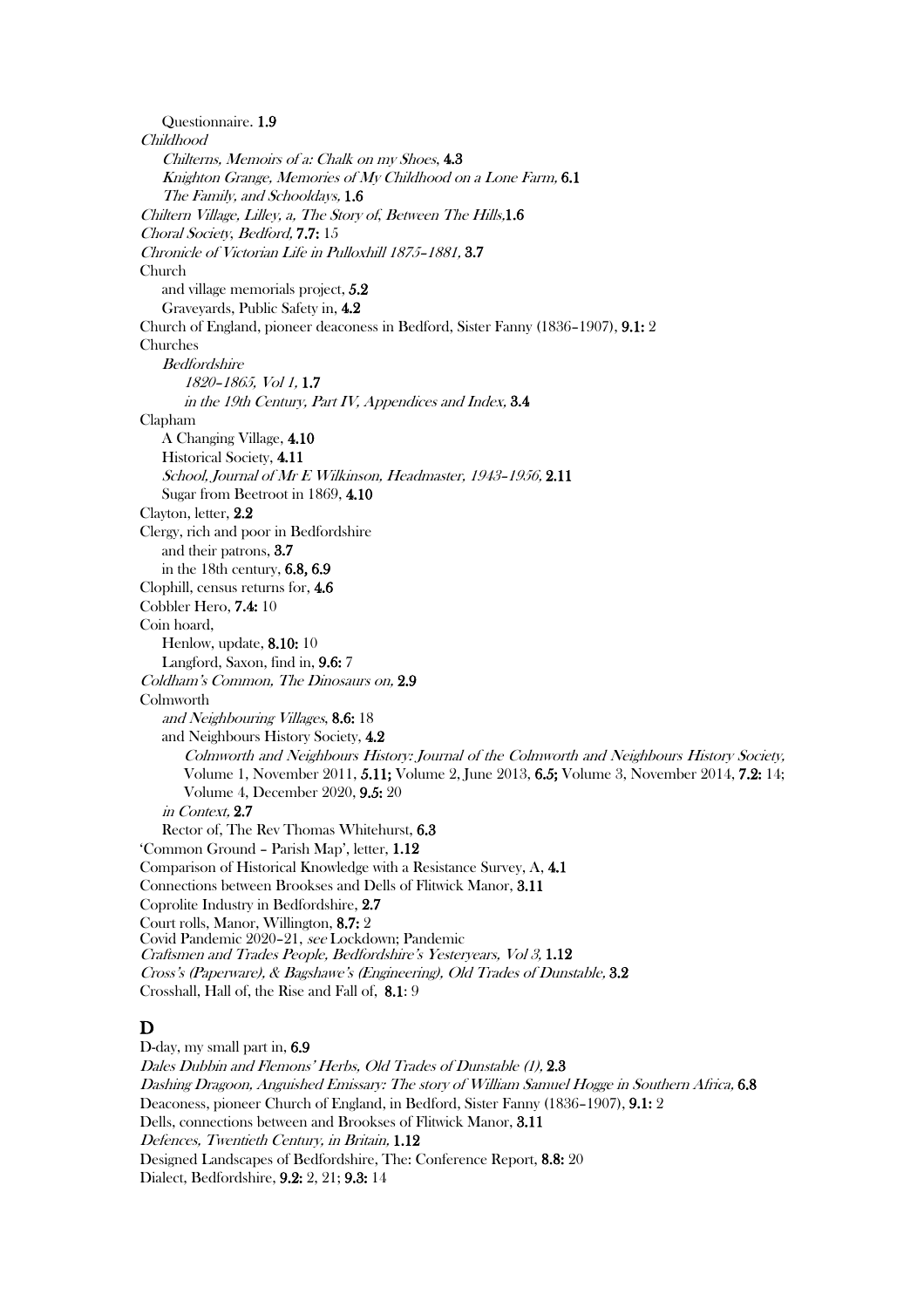Diary of an Indian Cavalry Officer 1843–63 – John Hatfield Brooks1843–63, 3.10 Digital Newspapers as a Local History Tool, 3.12 Dillys of Southill, Dr Johnson and Admiral Byng, 5.8 **Dinosaurs** on Coldham's Common, 2.9 on Sandy Heath*,* 2.9 on Bassingbourn Fen*,* 2.9 Disasters from Bedfordshire's Skies: Flying Duchess, 7.4: 4 R101 Disaster, 1930, 7.3: 6 Discovering Prehistoric England, 1.5 Doctor Johnson, The Dillys of Southill and Admiral Byng, 5.8 Dominion [Gramophone] Records, 4.9 Dorothy Clotilda Shuttleworth, 7.12: 2 Dottle Tree, Scraunchings from Beneath the, 3.11 Dovecote, Tudor, Willington, 6.7 centenary of, 7.1: 3 Drax, Rev Dr Edward, 8.5: 5 Duchess of Bedford, 7.4: 4 and the colour of naval uniforms, 8.7: 4 Duck decoy, in search of a, 2.8 Duck Decoys, Local, 2.8 Dunstable A Brief History of, 1000-2000AD: Proud Heritage, 3.1 Dunstaplelogia, 3.7 Early, in Maps and Pictures, 6.7, 6.8 Old Trades of Bagshawe's (Engineering) & Cross's (Paperware), 3.2 Dales Dubbin and Flemons' Herbs, 2.3 Shops and Markets, 2.6 Whiting Works, The, 2.9 Some Memories, 1.11 Twenty-five Years of, 1952–1977, 3.6 with the Priory, 1.8 Dunstaplelogia, 3.7 Durham Miners, Unemployed, Came to Potton, 1.11 DVD, 'Three Market Towns', 5.3 Dyer, Dr James, 6.6

#### E

Eagles, Sister Fanny (1836–1907), pioneer Church of England deaconess in Bedford, 9.1: 2 Early Dunstable in Maps and Pictures, 6.7, 6.8 East Beds, Steam on Road and Field in, 1.5 Eaton Socon Cage, 7.2: 6 Education, Silsoe, in 1899, 2.4 Edward Rust of Maulden labourer, 2.10 Edwardian Times, Wrest Park in, an American at Wrest, 8.1: 3 Eighteenth Century's Underclass, 2.5 Elstow, excavations at, 2.3 Eltisley History Society book, 6.9 Ely Deaconesses Institution in Bedford, Sisters of the, from 1869 to 1921, 9.1: 10 Emmison, F G, 1907–1995 – A Bedfordshire Perspective, 2.1 English Heritage websites, 4.7 English Local History, 3.6 Episcopal Visitations in Bedfordshire 1706–1720, 3.7 Essays in Honour of Patricia Bell: Bedfordshire Historical Miscellany, 1.6 Evan-Thomas, Admiral Hugh (1862–1928), 8.6: 5 Eversholt Odds and Ends, 1.1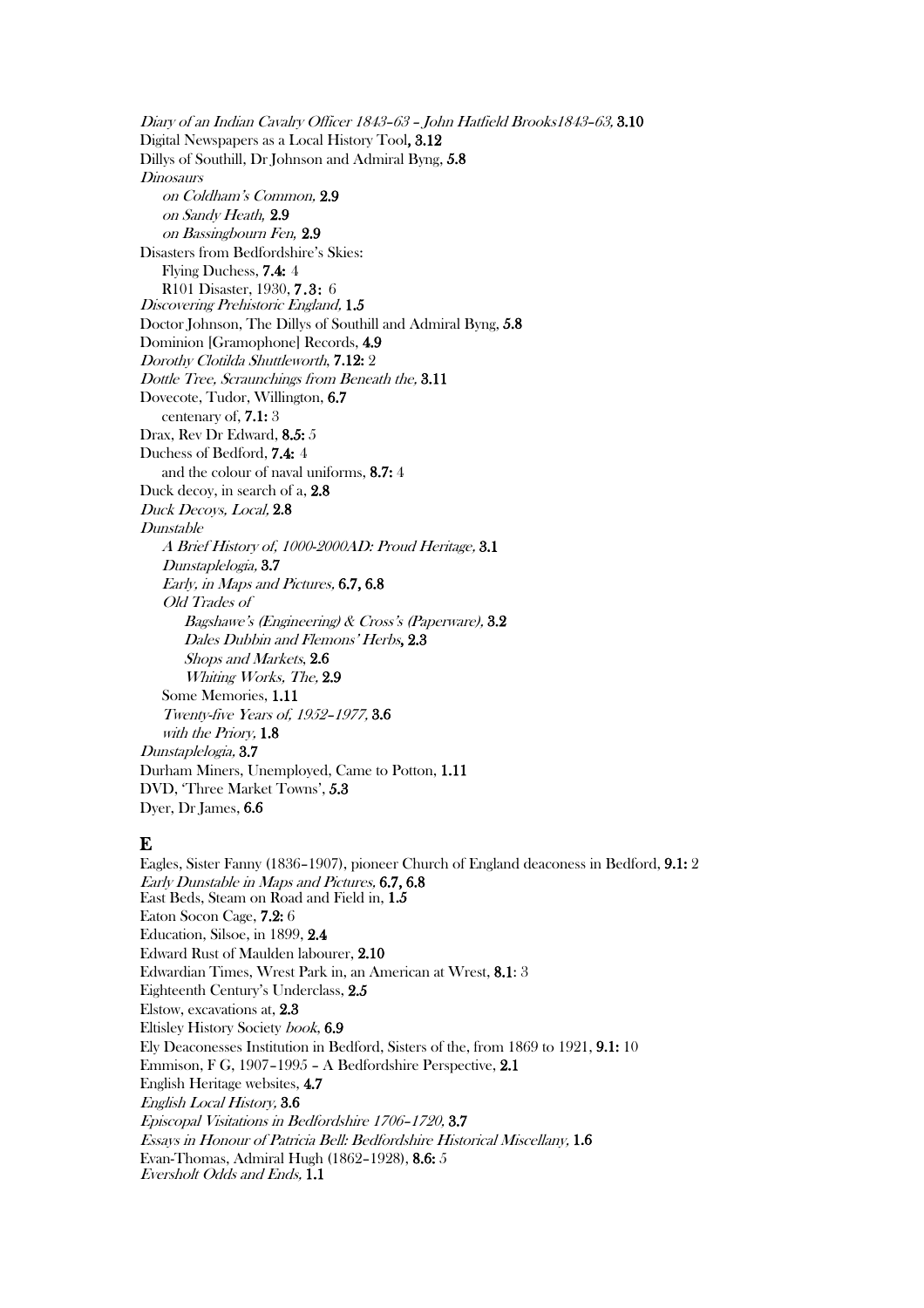Everton & Tempsford Airfield, 2.7 Everton-Cum-Tetworth, History of Saint Mary's Church, The, 3.2 Executions, public, in Bedford, 8.5: 17

#### F

Factory lnspector's Report 1890, 2.11 Fallen of Gravenhurst in the Great War, 7.12: 11 Family, The, Childhood and Schooldays, 1.6 Fanny, Sister (1836–1907), pioneer Church of England deaconess in Bedford, 9.1: 2 Farmers, Consumers, Innovators: The World of Joan Thirsk, 7.9: 19 Farming in Bedfordshire 1883, 4.11 Fashion 1951–1982, Cameo of, 4.1 Fatal Accident in 1904, 7.7: 16 Felmersham, The History of a Riverside Parish, 3.9 Feoffee Cottages of Toddington, A Brief History of, 4.3 Festival of Britain 1951 in Bedfordshire legacy of, 9.6: 2 placename Boards in, 2.8 memories of, 9.6: 6 Festival of British Archaeology, 2015, 7.3 4 Fever Hospitals and Fever Nurses, A British Social History of Fever Nursing, 3.11 Fever Nurses, Fever Hospitals, and, A British Social History of Fever Nursing, 3.11 Field, Lily, Reminiscences of for 1915–52: Lutonian Odyssey, 4.11 Finance Act Records, The 1910 'Domesday', 3.2 Fire at the First World War Military Hospital at Wrest Park, 7.7: 5 Fire Service, 2.1 Leighton Buzzard, history of, 4.2 Horse Engine House, 2.1 First Viscount Peel, 2.2 First World War, see also Women's Land Army Bedford, Life on the Home Front in, during, 8.3: 8 Biggleswade and: Our Own Flesh and Blood, 5.3 Gravenhurst, Fallen of, 7.12: 11 Lidlington casualties, 7.6, 13 Man who Ran London during: The Diaries and Letters of Lieutenant General Sir Francis Lloyd, GCVO, KCB, DSO, 1853–1926, 5.5 Military Hospital at Wrest Park, 7.6, 8 fire at, 7.7: 5 Pirton – A Village in Anguish: The story of 30 men from a Hertfordshire Village who died in WW1, 5.4 Second Bedfords in France and Flanders 1914–1918, 5.6 Twentieth Century Defences in Britain, 1.12 Fisher, Thomas, 5.4 Flemons' Herbs, Dales Dubbin, and, Old Trades of Dunstable, 2.3 Flitwick A Daily Tonic, 3.7 <sup>A</sup> Vanishing Village, 1.1, 1.8 artists, 9.7: 11 Pearse, Captain Alfred (1856–1933), 9.7:11 Sheldon-Williams, Ina Maud, 1876–1955, 9.7: 17 Sheldon-Williams, Inglis (1870–1940), 9.7: 16 Stannard, Henry John Sylvester, RBA, RSA (1870–1951), 9.7: 13 Brooks Family of, 5.12 Manor, Brookses and Dells of, Connections between, 3.11 Folk: Characters and events in the history of Bedfordshire and Northamptonshire, 1.8 Flying Duchess, 7.4: 4 Fowler Library, Bedfordshire Historical Record Society, 3.10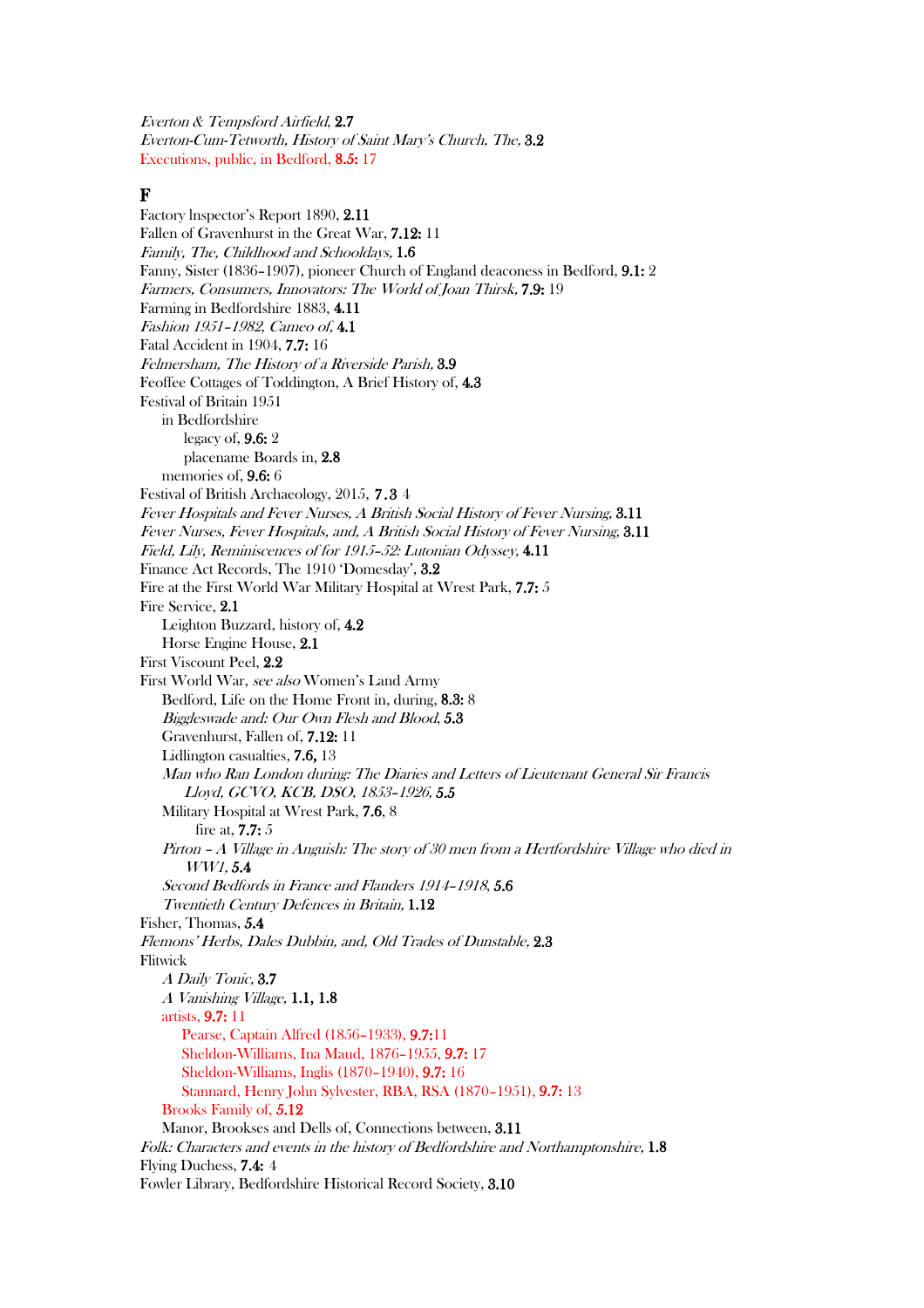From Plough to Parsonage, Robert Atherton, 9.3: 23 From ploughboy to missionary: The life of Arthur Hills, Part 1, 7.11: 7; Part 2, 7.12: 3 Full Steam Ahead, Ampthill, 3.5 Funeral Eulogies and Bedfordshire Archive Service, 7.11: 4

#### G

Genealogical Services Directory 2000, The, 3.1 Gilman, Peter, artist, 9.1: 21 Girls in Blue, The Story of the Luton Girls Choir, 3.4 GIS, Workshop on, 8.9: 20 Gleanings Revisited, Nostalgic Thoughts of a Bedfordshire Farmer's Boy, 1.12 Godber, Joyce, 2.12 Gold mine and gold rush at Pulloxhill, 8.10: 3 Gramophone] Record for Luton, 4.9 Grafton Regis events, 7.10: 5 Granada Cinema, Bedford, 8.2: 14 Grand Junction Canal in West Hertfordshire 1791–1841, Passing Through, 8.10: 19 Grave of the founder of Battersea Dogs Home, 5.11 Gravenhurst, Fallen of, in the Great War, 7.12: 11 Home Guard –1944, 9.4: 5 Graveyards, Church, Public Safety in, 4.2 Great Ouse Valley, Prehistoric Roman and Post-Roman Landscapes of the, 3.6 Great Storm of 1672 in Bedford, 8.10: 17 Great War see First World War. Guild of the Holy Trinity, Luton, The Accounts of the, 1526/7–1546/7, 6.4

#### H

Hall of Crosshall, the Rise and Fall of, 8.1: 9 Halliley family and Bedford, 8.12: 12 Hanus, Josef Jan, 8.7: 13 Harrold Priory, 8.8: 6 Harpur, Sir William – or not? 8.10: 17 Harry Arch, 2.10 Hat Industry of Luton and its Buildings, 6.6, 6.7 Hats and Bonnets, Straw, 3.9 Hearth tax, Bedfordshire in 1670, evidence from, 6.7, 6.8 Henlow Addingtons of Langford and, 9.3: 5 Common, coin hoard, 7.9: 6 update, 8.10: 10 RAF station, history, 8.4: 10 Henry John Sylvester Stannard, with notes on his daughter Theresa Sylvester Stannard, 8.2: 20 **Heritage** Lottery Fund, 6.1, 6.3 Open Days, 5.3, 5.8 Website Competition, Bedfordshire, 3.4, 3.5 Hertfordshire's Mills, The Story of: Wind, Water and Steam, 7.9: 18 Hiberno-Saxon Runic Stone at St Peter's de Merton, Bedford, 4.5 Hidden history revealed in Biggleswade, 7.5: 5 Hidden Voices: Memories of First Generation Italians in Bedford, 2.10 Hills, Arthur, The life of, from ploughboy to missionary: Part 1, 7.11: 7; Part 2, 7.12: 3 Historic Environment Record, The Bedfordshire, 2.11 Research Conferences 2011–2012, 5.9 Historical Knowledge with a Resistance Survey, A comparison of, 4.1 Historical Miscellany, Bedfordshire: Essays in Honour of Patricia Bell, 1.6 History in Bedfordshire No 1, 1.1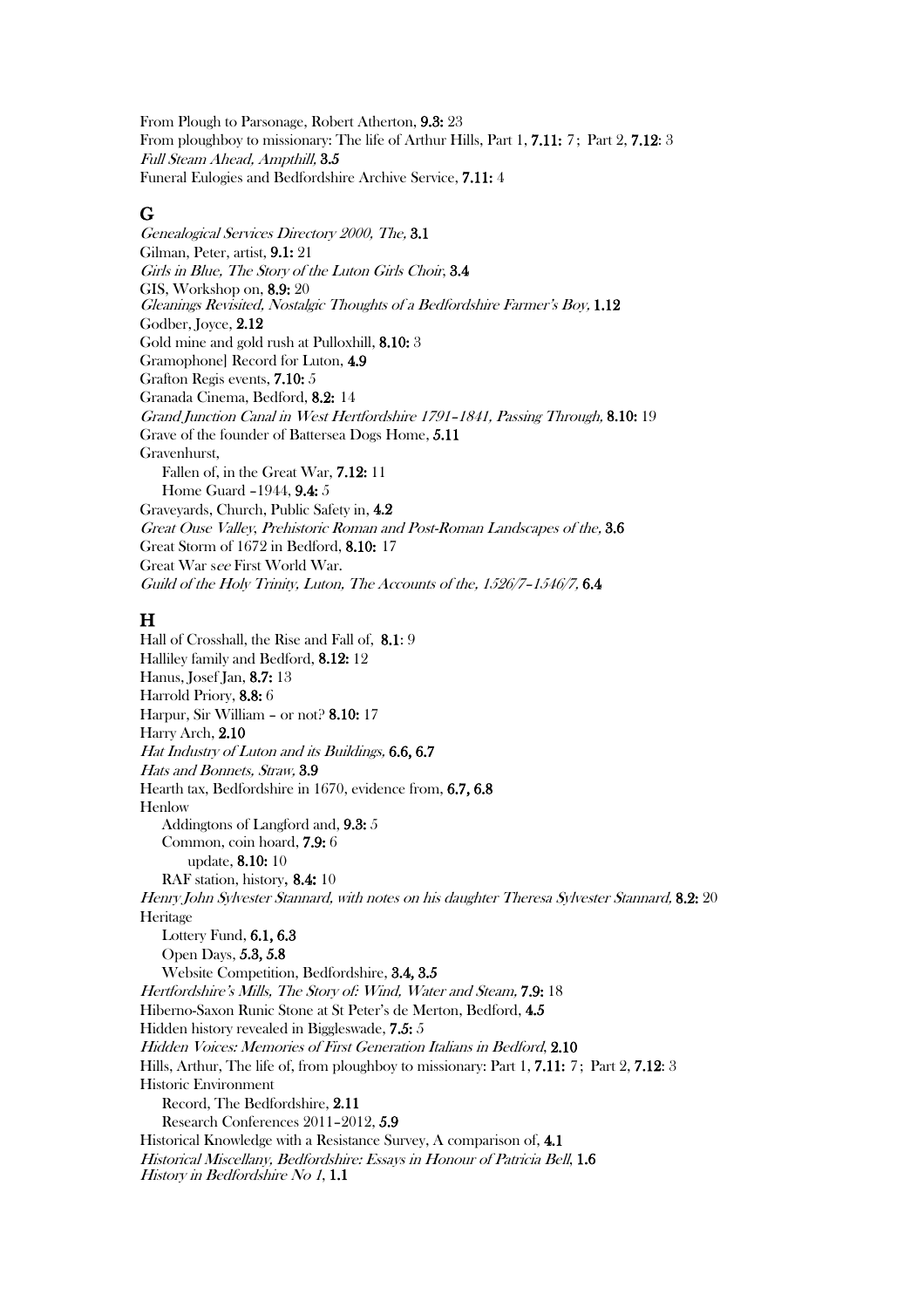History of Luton, A, from the Conquerors to Carnival, 5.7 Saint Mary's Church, Everton-Cum-Tetworth, The, 3.2 History pin, 5.4 Hoddlesden and its Satellite Villages, 7.2: 16 Hogge William Samuel, Dashing Dragoon, Anguished Emissary: The story of, in Southern Africa, 6.8 'Holidays at Home' in Bedford during the Second World War, 8.7: 5 Home Guard Biggleswade, 9.4: 15 Gravenhurst–1944, 9.4: 5 Horse Engine House, 2.1 Houghton Conquest, 4.1 Victorian Family at, 1838–1878, 4.1 How Bedfordshire Voted 1635-1715, Vol 1, 4.5 1685–1735, 4.10 1735–1784, 6.1 Hugh Reeve, Seventeenth Century Ampthill & its 'True & Lawful Parson', 3.2

### I

Iceland, Volcano in?, 5.8 Images of Old Offley, 1.5 Indexing Project, Local Newspapers, an Account of an, 3.4 Indian Cavalry Officer, Diary of an, 1843–63 – John Hatfield Brooks1843–63, 3.10 Industry Relic of Bedford's industrial past, 7.1: 5 Internet, Bedfordshire Libraries Gateway to the, 3.3 Iron Age and Roman Settlement on the Stagsden Bypass, 3.2 Italians in Bedford, First Generation, Memories of, Hidden Voices, 2.10 Ivel [Tractor] Story, The 3.8

# J

Jarrett, Sue, 1955–2020, 9.4: 2 John Bunyan His Life and Times, 1.12 John Hatfield Brooks1843–63, Diary of an Indian Cavalry Officer 1843–63, 3.10 Journal Archive, New Home for, 1.12 Journeys into Bedfordshire, 1.8 Joyce Godber, 2.12 Joys of getting side-tracked in Historical Research, 7.5: 6

# K

Kempston excavations at, 2.3 Old, 3.4 Knighton Grange, Memories of My Childhood on a Lone Farm, 6.1 Knitting Bishop, 7.1: 9 Knoll, The, Ampthill, 2.12

# L

Lancastria tragedy, The, and Private Ronald Charles Pates, 9.1: 16 Land Army, Women's, see Women's Land Army Land girls, historical research, 7.5: 6 life as a, 9.5: 9, 9.6: 11 Landscapes Capability Brown's, 7.6, 6; 7.7: 3 Designed. of Bedfordshire, The: Conference Report, 8.8: 20 Langford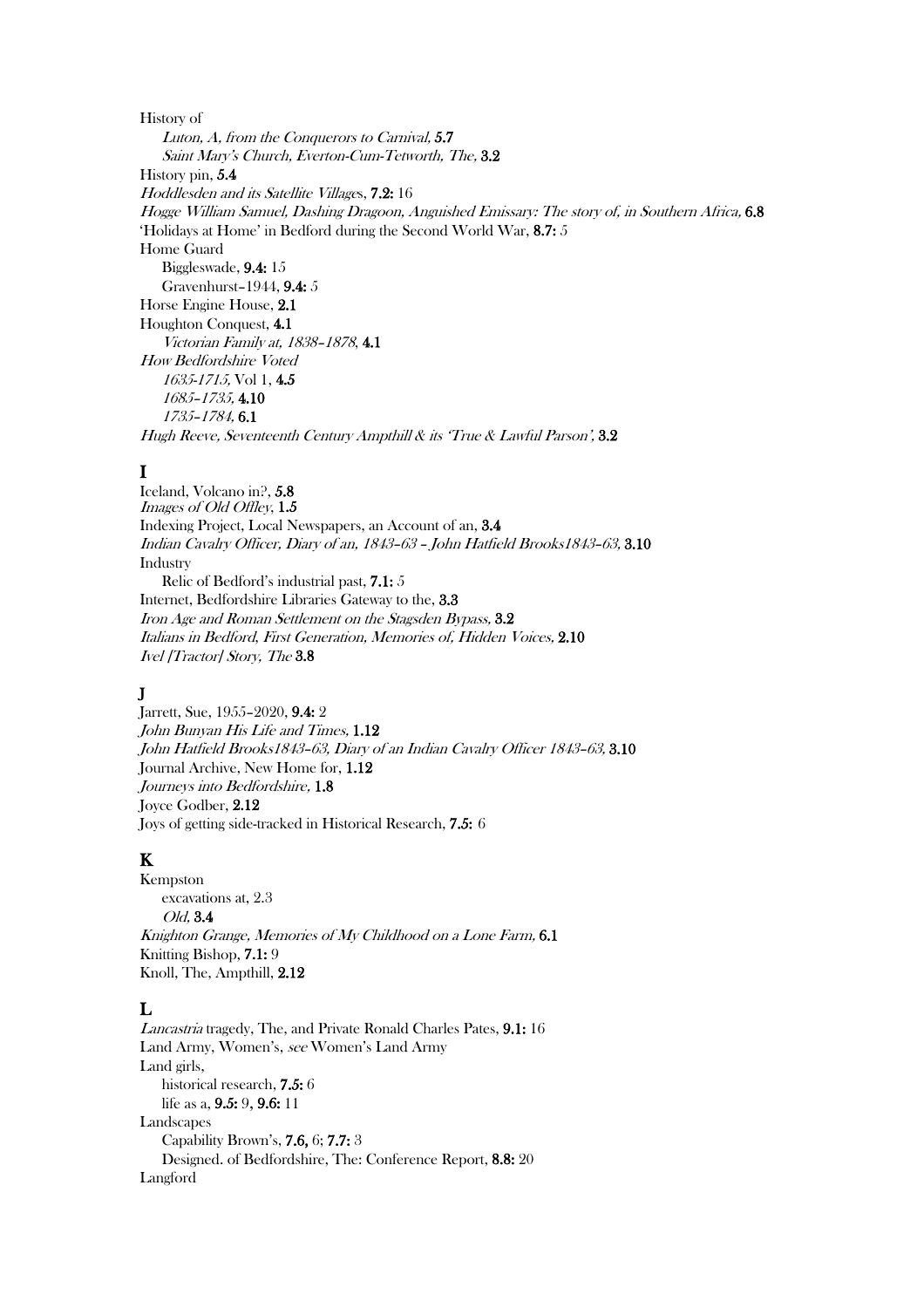[& District] History Society, 6.3 Addingtons of, and Henlow, 9.3: 5 At the Long Ford, 9.5: 4, 21 Cobbler Hero, 7.4: 10 Coin Hoard find in, 9.6: 7 Fatal Accident in 1904, 7.7: 16 historian: Ralph Turner 1923 to 2019, 8.8: 4 in 1827, 7.6, 16 in Lockdown 2020–21, 9.5: 4 in the Nineteenth Century, 9.3: 12 photographic bequest, 5.6 website, 5.3 Index of Names, 7.2: 4 Methodist Church, c1835–2012, 'A Little Older than our Teeth', 5.12 Mill, 6.4 papermaking in, 6.4 Saxon Coin Hoard find in, 9.6: 7 Through the Lens, 1.1 Last Pillbox in Bedford, 8.7: 14 Laxton Brothers, 8.5: 15 LBC at Stewartby, World War II and, 5.9, 5.10 Le Mesurier family, and Bedford, 8.12: 2 Le Mesurier, John, 8.12: 18 Legacies – Tales and Legends of Luton and the North Chilterns, 1.6 Leighton Buzzard &District Archaeological and Historical Society, 5.4 and Linslade: A History, 4.11 Fire Service, history of, 4.2 in 50 Buildings, 8.7: 17 Murder in, 7.6, 15 Way to School, The, 1.8 Lidlington A[n] Historical Guide through the Bedfordshire Village, 2.7 First World War, casualties, 7.6, 13 Life in Bedford during the Second World War, 9.5: 23 Life Runneth as The Brooks: The Brooks Family in Bedfordshire, 5.11, 5.12 Lilley, a Chiltern Village, The Story of, Between The Hills,1.6 Linslade, Leighton Buzzard and: A History, 4.11 Lloyd, Lieutenant General Sir Francis, GCVO, KCB, DSO, 1853–1926: Man who Ran London during the Great War: The Diaries and Letters of, 5.5 Local Duck Decoys, 2.8 Local Government Reorganisation, Record Office, Charter Marks, and, 1.5 Local History Conference, 1995, running, 1.12 Digital Newspapers as a Tool, 3.12 English, 3.6 in Lockdown 2020–21, 9.5: 6 Local Newspapers, an Account of an Indexing Project, 3.4 Lockdown, 2020–21 archaeology, in, 9.5: 6 Langford, 9.5: 4 local history in, 9.5: 6 Sharnbrook, 9.5: 5 Turvey, 9.5: 2 London Brick Company see LBC Love and Scandal among the Victorian Aristocracy, Tangled Souls, 9.7: 25 Luton Accounts of the Guild of the Holy Trinity, The, 1526/7–1546/7, 6.4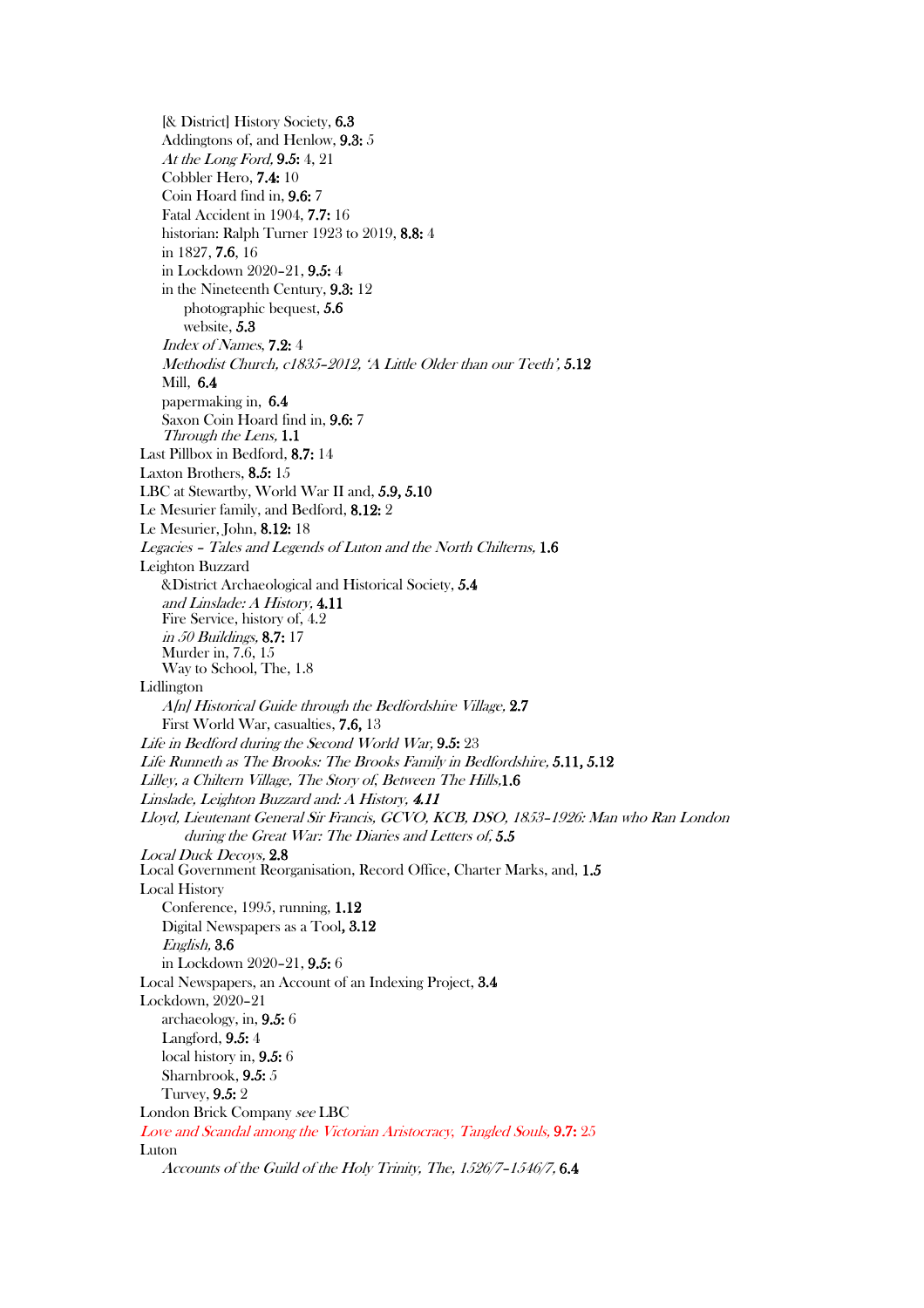and the North Chilterns, Tales and Legends of – Legacies, 1.6 Celebrates 50 Years of History (1920s–1970s), video, 1.11 Changing Face of, The, 1.3 Factory lnspector's Report 1890, 2.11 Hat Industry of, and its Buildings, 6.6, 6.7 History of, A, from the Conquerors to Carnival, 5.7 Museum see Luton Museum Peace Day Riots: 9.2: 12 Record [Gramophone], for, 4.9 Red Cross Band, 8.1: 13 [School] for Girls and Boys,  $3.11$ Strawopolis, Luton Transformed, 2.11 Transformed, Strawopolis, 2.11 Vauxhall Motors and the Luton Economy, 3.8 Luton, The, for Girls and Boys, Vol 1, 'Rhubarb and Custard'; Vol 2, Crimson and Gold, 3.11 Luton Girls Choir, The Story of the, Girls in Blue, 3.4 Luton Museum and Art Gallery, 1.12 in Partnership with the Local Community, 3.6 Luton Peace Day Riots: 9.2: 12 Lutonian Odyssey: Reminiscences of Lily Field for 1915–52, 4.11

#### M

Mackintosh, Aeneas Lionel Acton. 8.9: 7 Making of the Sharnbrook Landscape, The, 9.5: 5 Man who Ran London during the Great War: The Diaries and Letters of Lieutenant General Sir Francis Lloyd, GCVO, KCB, DSO, 1853–1926, 5.5 Manorial records, manors and: Part 1, 2.5; Part 2, 2.6; Part 3, 2.7 Manor court rolls, Willington, 8.7: 2 Manors and manorial records: Part 1, 2.5; Part 2, 2.6; Part 3, 2.7 Markets, Shops and, Old Trades of Dunstable, 2.6 Maulden Edward Rust of, labourer, 2.10 Mausoleum, 3.3, 3.6, 3.11, 4.10 vandalised by lead thieves, 4.10 Mausoleum, Maulden, 3.3, 3.6, 3.11 Methodism, rise of, study of Bedfordshire 1736–1851, 6.9; 7.1: 11 Methodists, Millers and, 5.4 Mid-Beds villages in the 1920s and 1930s, self-sufficiency in, 6.5 Millbrook Church and village memorials project, 5.2 War Memorial, 5.3 Millers and Methodists, 5.4 Miners, Unemployed Durham, Came to Potton, 1.11 Miss Caroline [Orlebar]'s Campaign, 6.7 Monoux, Lady Dorothy (1684–1758), portrait of, 7.12: 2 Motor Meet at Wrest Park in 1907, 7.9: 4 Motoring, Bedford's Motoring Heritage, 3.8 Mowbrays, Willington and the: After the Peasants' Revolt, 8.8: 18 Murder Blackgrove Wood, Tilsworth, 1821, 5.6 Leighton Buzzard, in, 7.6, 15 Murders and Mysteries People and Plots, 1.3 Museums, Bedford Hills Historical Museum, New York State, 3.12 Muster at the King's Manor of Ampthill in 1536, 6.6 Lists 1539–1841, Bedfordshire, 1.1 Mysteries, Murders and, People and Plots, 1.3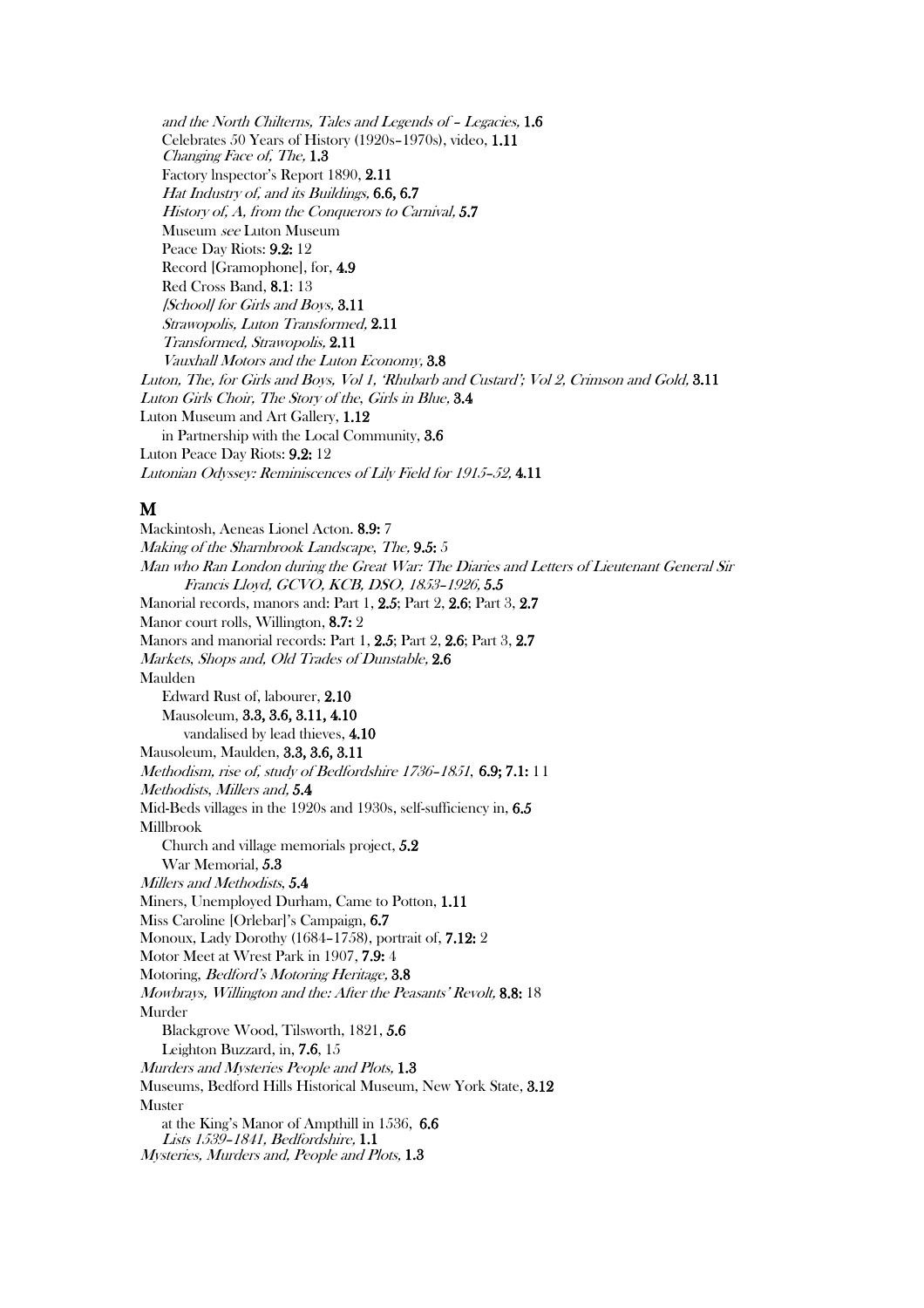#### N

National History Month, 5.3 Natural history, new book from Stevington, 7.6, 7 Naval uniforms, Duchess of Bedford and the colour of 8.7: 4 New Home for Journal Archive, 1.12 New Light on Dr George Witt, 1804–69, 7.9: 7; 7.10: 6 New York State, Bedford Hills Historical Museum, 3.12 Nineteenth Century Allotments from Local Sources: Breaking New Ground, 5.5 **Newspapers** Digital, as a Local History Tool, 3.12 Local, an Account of an Indexing Project, 3.4 Nineteenth century Aspley Guise in the (1815–1914), 2.9 Bedfordshire Churches in the, Part 3, Parishes S–Y, 3.2; Part 4, Appendices and Index, 3.4 Langford in the, 9.3: 12 Victorian Life in Pulloxhill 1875–1881, 3.7 Nineteenth century, Bedfordshire Churches in the 19th Century Norman Arch at St Peter de Merton, Bedford: 7.1: 6 Norman Cross, prison at: a 'Time Team' investigation, 5.7 North Chilterns, Luton and the, Tales and Legends of – Legacies, 1.6 Northamptonshire, Bedfordshire and, Characters and events in the history of. Folk, 1.8 Norton, Mary, 5.4 Notes from the Beds Mercury, Wild Life, 9.1: 20

### O

O'Connor, Bernard, the books of, 6.6, 6.7 Offley, Old, Images of, 1.5 Old Biggleswade Vol 4, 1.1 Old Kempston, 3.4 Old Toddington Revisited, 1.1 Old Trades of Dunstable Bagshawe's (Engineering) & Cross's (Paperware), 3.2 Dales Dubbin and Flemons' Herbs, 2.3 Shops and Markets, 2.6 Whiting Works, The, 2.9 On the Value of Streams, Butchers and Transport, 1.6 Orangery at Wrest Park, 3.8 Orchards East, 8.6: 17 Orlebar, Augustus Henry, and the Schneider Trophy, 5.9, 5.10, Orlebar, Miss Caroline, campaign, 6.7 Osborn Papers, The, 1.9 Our Fire Service, 2.1 Outline History of the Bedfordshire Women's Land Army, Part 1, 3.9; Part 2, 3.10

# P

Palgrave, Charles, 8.5: 18 Panacea Society, 5.11 Pandemic, 2020–21 archaeology, in, 9.5: 6 Langford, in, 9.5: 4 local history in, 9.5: 6 Sharnbrook, in, 9.5: 5 Turvey, in, 9.5: 2 Papermaking in Bedfordshire, 6.4 Papers Osborn, The, 1.9 Parliamentary, 1.7 Poor Law, 1622–1834, Bedfordshire, 4.3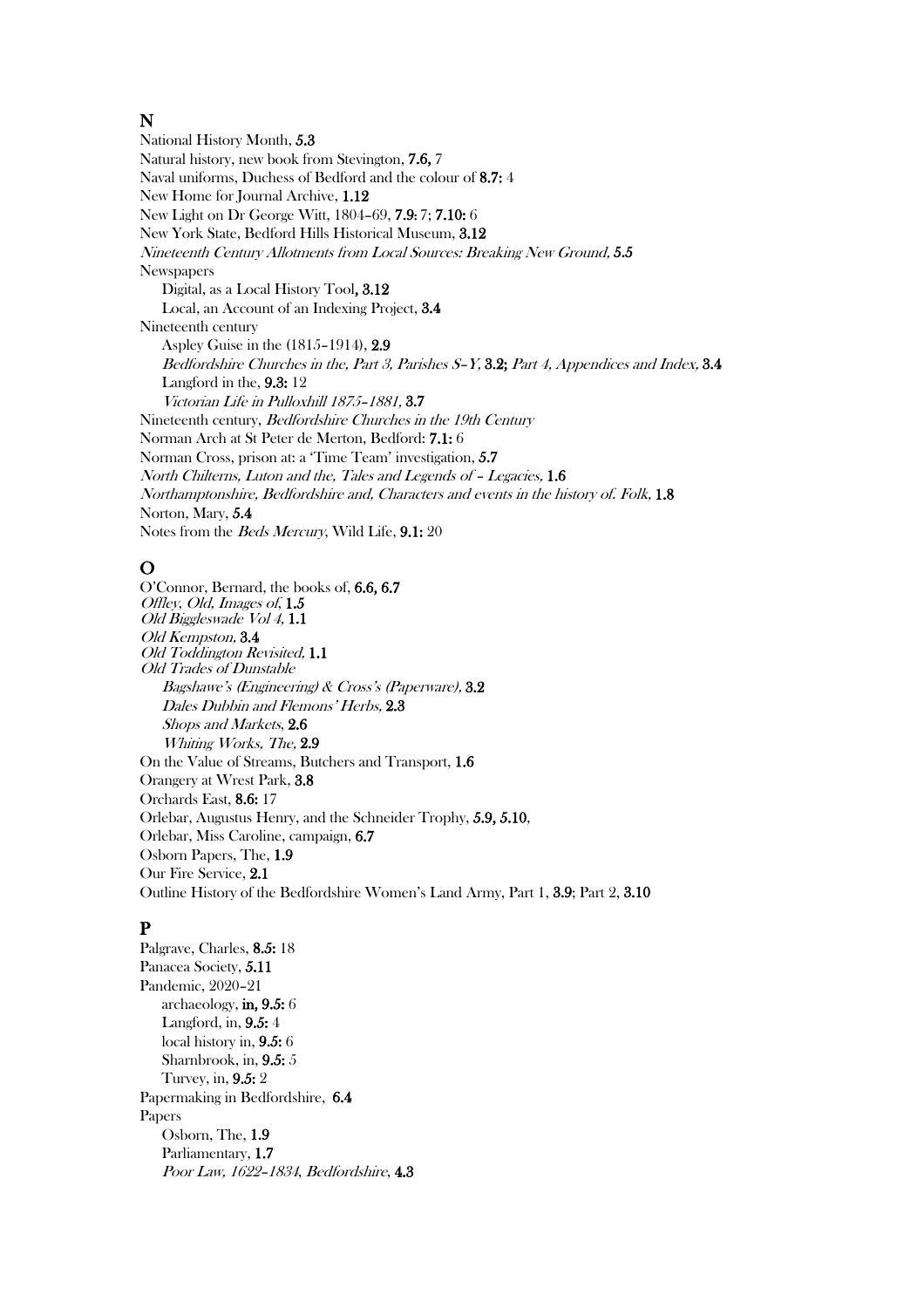Parish Church of St Thomas, Stopsley, The, 6.5 'Map' – Common Ground, letter, 1.12 Poor Law Papers 1622–1834, Bedfordshire, 4.3 Parliamentary Papers, 1.7 Parsonage to, From Plough, Robert Atherton, 9.3: 23 Passing Through: The Grand Junction Canal in West Hertfordshire 1791–1841, 8.10: 19 Pates, Private Ronald Charles, the Lancastria tragedy and, 9.1: 16 Patricia Bell, Essays in Honour of: Bedfordshire Historical Miscellany, 1.6 Pavenham, The Lifestory of a Village, 1.5 Peacocks, Pride of, A Memoir of a Bedford Firm of Auctioneers, Estate Agents, <sup>7</sup>.2: 13 Pearse, Captain Alfred (1856–1933), 9.7:11 Peasants revolt, After the: Willington and the Mowbrays, 8.8: 18 did the Willington?, 8.1: 2 Peel, First Viscount, 2.2 Penrose, Charles (1873–1952): Biggleswade's Laughing Policeman, 7.11: 14 Postscript, 7.11: 17 Peter Gilman, artist, 9.1: 21 Pevsner, A New!, 6.9 Photographs Bedfordshire Then and Now, 2.3 Offley, Old, Images of, 1.5 War, Bedfordshire at, in Old, 2.6 Picture Postcards, Ampthill in Old, Vol 3, 1.12 Pilfering Problems Predicted for Prewar Potton, 1.11 Pillbox, last, in Bedford, 8.7: 14 Pirton – A Village in Anguish: The story of 30 men from a Hertfordshire Village who died in WW1, 5.4 Placename Boards, Festival of Britain, in Bedfordshire, 2.8 Plain Mr Whitbread, 4.4 Plough, From, to Parsonage, Robert Atherton, 9.3: 23 Ploughboy to missionary, from: The life of Arthur Hills, Part 1, 7.11: 7; Part 2,7.12: 3 Poachers, Thugs and Thieves, 7.8: 6 Poet, self-taught rural, Robert Bloomfield, (1766–1823), 9.7:5 Polar medals, 6.5 Policing, Beats, Boots and Thieves - A History of, in NorthBedfordshire, 6.3 Portrait of Dorothy Lady Monoux (1684–1758), 7.12: 2 Postcard collection at Bedford Library, 7.6, 8; 7.7: 4; 7.8: 8 from the Front, 1918: The Cobbler Hero, 7.4: 10 Postcards, Picture, Ampthill in Old, Vol 3, 1.12 Potton Baptists, 4.3 Manor – an enigma, 2.7 Prewar, Pilfering Problems Predicted for, 1.11 Unemployed Durham Miners Came to, 1.11 Prehistoric Roman and Post-Roman Landscapes of the Great Ouse Valley, 3.6 Prewar Potton, Pilfering Problems Predicted for, 1.11 Priories Bushmead, 4.4 Chicksands, 1.12 Dunstable, 1.8 Harrold, 8.8: 6 Prison at Norman Cross: a 'Time Team' investigation, 5.7 Private Ronald Charles Pates, the Lancastria tragedy and, 9.1: 16 Proper House, A, Bedford Lunatic Asylum: 1812-1860, 1.3 Proud Heritage: A Brief History of Dunstable, 1000-2000AD, 3.1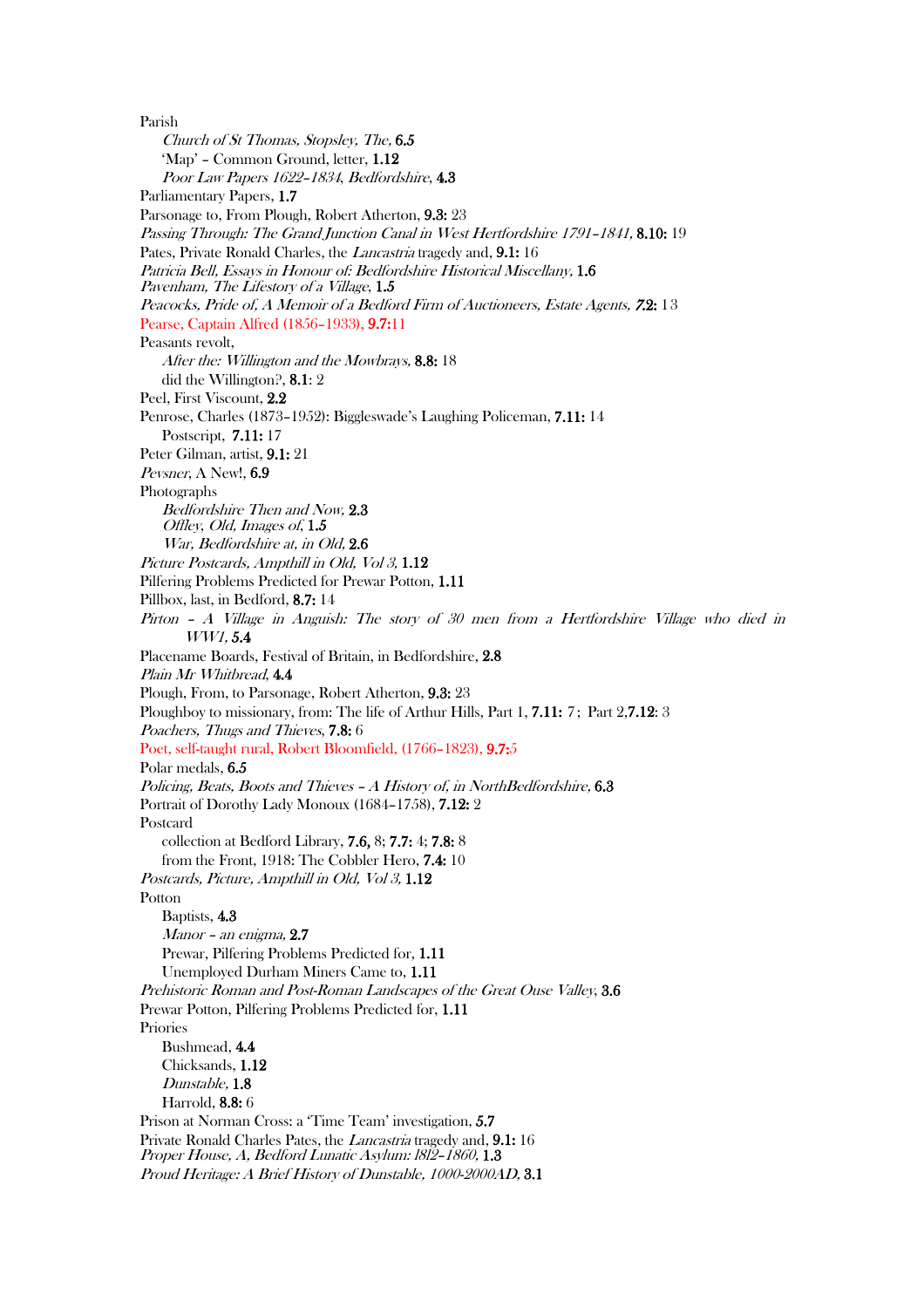Public Safety in Church Graveyards, 4.2 Publications Improve your, 8.10: 10 society, 8.9: 2; 8.10: 18 Pulloxhill Chronicle of Victorian Life in, 1875–1881, 3.7 Gold mine and gold rush at, 8.10: 3

# $\mathbf{O}$

Quarter Sessions 19th December 1754, 2.10

# R

R101 Disaster, 1930, 7.3: 6 Railways All Change at Bedford, 6.2 Bedford to Hitchin, 5.11 Great Northern, an early accident on, 7.7: 10 Signals: A Railway Miscellany, 4.12 Record Office, 7.5: 4 80th Anniversary, 1.3 booking system, 3.10, 6.8 Centenary of 5.10 Charter Mark, 2.3 and Local Government Reorganisation, 1.5 Deposits by the Ampthill and District Archaeological and Local History Society, 4.9 Emmison, F G, 1907–1995 – A Bedfordshire Perspective, 2.1 Funeral Eulogies, and, 7.11: 4 news from, 2.6 Users Panel, BLHA representative on, 4.2 Records, Manors and Manorial, Part 1, 2.5; Part 2, 2.6; Part 3, 2.7 Rector of Colmworth, The Rev Thomas Whitehurst, 6.3 Reeve, Hugh, Seventeenth Century Ampthill & its 'True & Lawful Parson', 3.2 Register of Speakers, 4.2 Relic of Bedford's industrial past, 7.1: 5 Research & Publications Working Group, 2.5, 2.6, 2.7, 2.9 Rhodes, Benjamin, of Ampthill c1610–57, 5.6, 5.7 Rich and poor Bedfordshire clergy and their patrons, 3.7 in the 18th century, 6.8, 6.9 Richardson, Alan, 7.3: 4 Richardson, Sir Albert: an Ampthill artist, 9.7: 22 Rippington Manor, visit to, 7.7: 3 Rise of Methodism, The: A Study of Bedfordshire 1736–1851, 6.9; 7.1: 11 Riseley History Society, 2.11 millennium book, 3.1 River Ivel, 9.2: 19 Rogers, Benjamin, Rector of Carlton, 1720–1771, Historical Carlton through the Diary of, 2.12 Roman and Post-Roman Landscapes, Prehistoric, of the Great Ouse Valley, 3.6 Settlement, Iron Age and, on the Stagsden Bypass,  $3.2$ Roxton Village, an Exploration and History, 3.5 Runic Stone, Hiberno-Saxon, at St Peter's de Merton, Bedford, 4.5 Rural unrest and protest, in Bedfordshire 1830–1832, 'Captain Swing', 9.2: 4 Russells, Willington and the, 5.12 Rust, Edward, of Maulden labourer, 2.10 Rutt, Richard, 1925–2011, 7.1: 9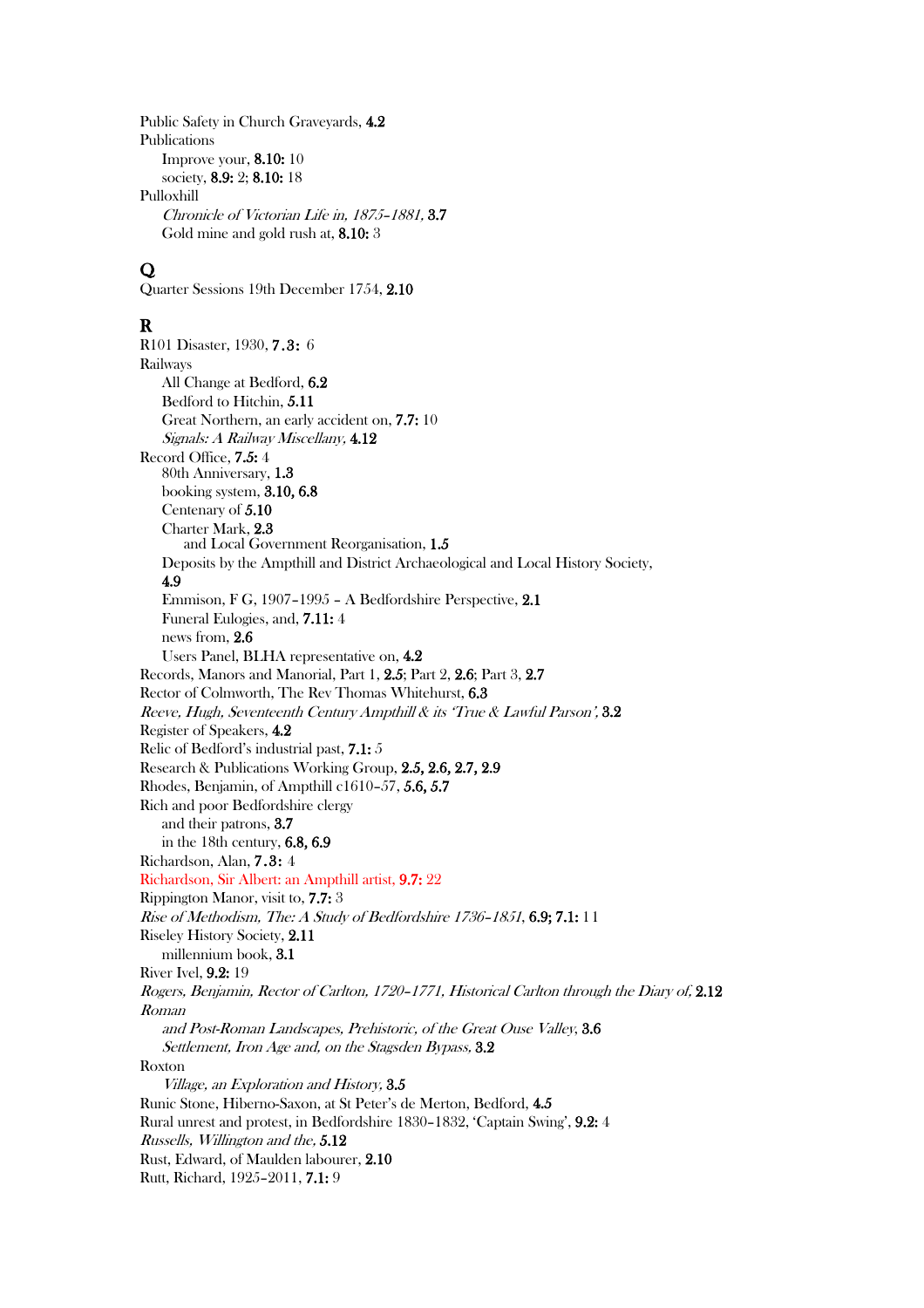Ryland, Henry (1856–1924), painter and illustrator, 9.7: 8

#### S

Saint Etheldreda's, Bedford, 9.1: 12 Chapel, 9.1: 11 Saint Helena, 8.10: 9 Saint Leonard's Hospital, Bedford, brief history, 4.4 Saint Mary's Church, Everton-Cum-Tetworth, The History of. 3.2 Saint Peter de Merton Church see Bedford Saint Thomas, Stopsley, Parish Church of, 6.5 Sandy Heath, The Dinosaurs on, 2.9 Saunderson Tractors, 8.2: 17 Saxon coin hoard find in Langford, 9.6: 7 Scandal. Love and, among the Victorian Aristocracy, Tangled Souls, 9.7: 25 Schneider Trophy, Augustus Henry Orlebar and the, 5.9, 5.10 School The Way to [Leighton Buzzard], 1.8 Year September 1943–September 1944, Journal of Mr E Wilkinson, Headmaster, Clapham School 1943–1956, 2.11 Schooldays, The Family, Childhood and, 1.6 Schools The Luton for Girls and Boys, Vol 1, 'Rhubarb and Custard'; Vol 2, Crimson and Gold, 3.11 Scraunchings from beneath the Dottle Tree, 3.11 Second Bedfords in France and Flanders 1914–1918, 5.6 Second World War, see also Women's Land Army Beating the Invader, 9.4: 3 Bedford Diary of Leah Aynsley1943–1946, 8.10: 21 Bedford Vehicles in, 9.4: 17 Holidays at Home in Bedford during, 8.7: 5 Home Guard, Biggleswade, 9.4: 15 Gravenhurst–1944, 9.4: 5 land girl, life as, 9.5: 9; 9.6: 11 Last Pillbox in Bedford, 8.7: 14 Life in Bedford during the, 9.5: 23 One of the Few, 8.7: 13 Soldier in Bedfordshire, A: The Diary of Private Denis Argent, Royal Engineers, 5.1 Stewartby brickworks, the LBC at during, 5.9, 5.10 Twentieth Century Defences in Britain, 1.12 VE Day, 8.11: 2 Memories, 8.11: 24 Secret Bedford, 8.5: 19 Self-sufficiency in mid-Beds villages in the 1920s and 1930s, 6.5 Settlement, Iron Age and Roman, on the Stagsden Bypass, 3.2 Seventeenth Century Ampthill & Hugh Reeve its 'True & Lawful Parson', 3.2 Sharnbrook digging up its past, 4.8 in Lockdown 2020–21, 9.5: 5 Making of the Sharnbrook Landscape, 9.5: 5 Sheldon-Williams, Ina Maud, 1876–1955, 9.7: 17 Sheldon-Williams, Inglis (1870–1940), 9.7: 16 Shepherd, George, 5.4 Shiny Seventh, The, 3.10 Shire Guide to Bedfordshire, 1.11 Shops and Markets, Old Trades of Dunstable, 2.6 Shuttleworth, Dorothy Clotilda, 7.12: 2 Signals: A Railway Miscellany, 4.12 Silsoe, Education, in 1899, 2.4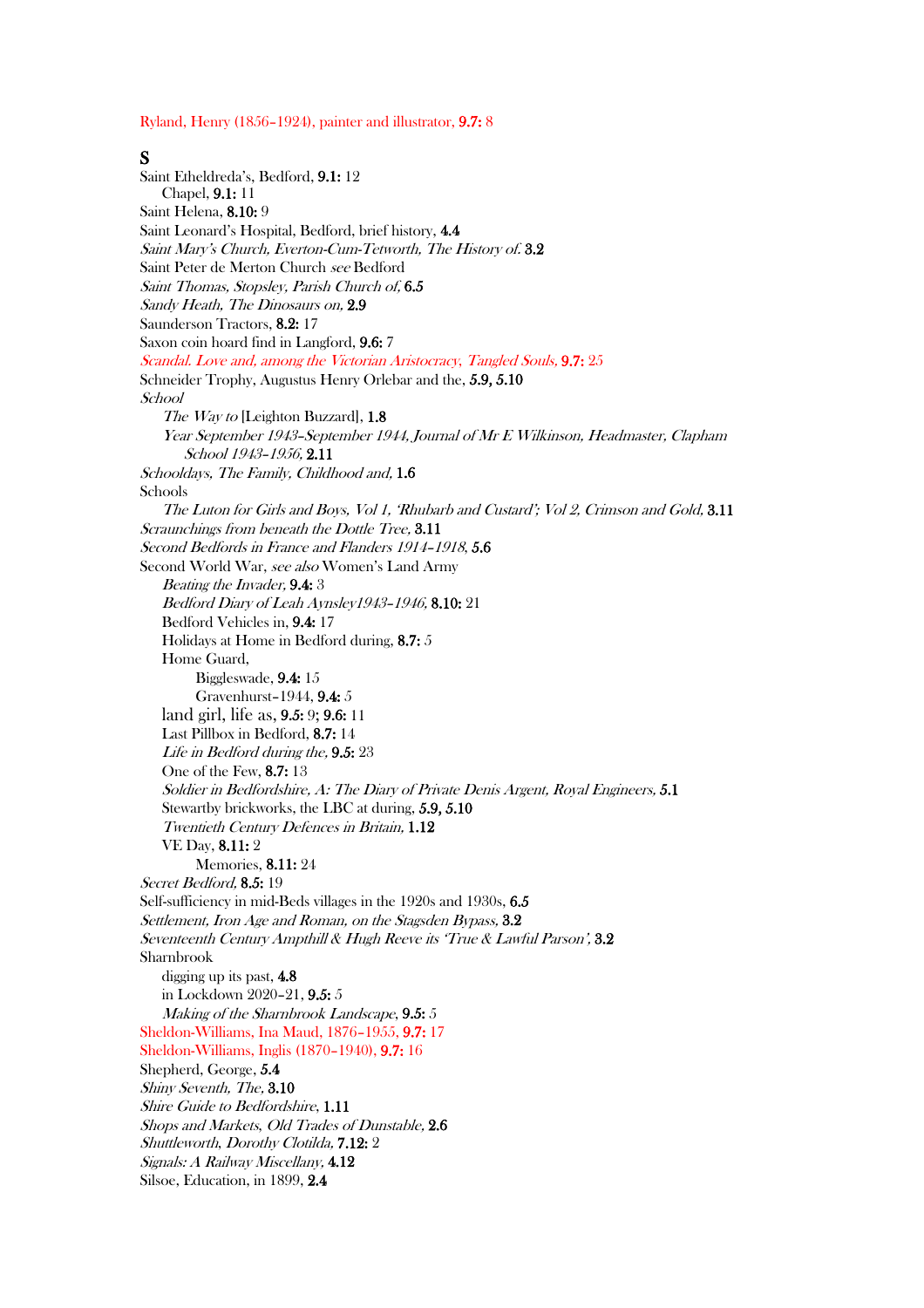Sister Fanny (1836–1907), pioneer Church of England deaconess in Bedford, 9.1: 2 Smith, Worthington George, and other studies, 2.6 Society of Genealogist's library, appeal for local histories, 2.12 publications Improve your, 8.10: 10 Soldier in Bedfordshire, A: The Diary of Private Denis Argent, Royal Engineers, 5.1 Some Dunstable Memories, 1.11 Speakers, Register of, 4.2 Spy Capital of Britain, The – Bedfordshire's secret war 1939–1945, 4.7 Stagsden Bypass, Iron Age and Roman Settlement on the, 3.2 Stannard, Henry, RBA (1844-1920), 9.7: 13 Stannard, Henry John Sylvester, RBA, RSA (1870–1951), 9.7: 13 Stannard, Henry John Sylvester, with notes on his daughter Theresa Sylvester Stannard, 8.2: 20 Stayesmore Manor, Carlton, 5.6 Steam on Road and Field in East Beds, 1.5 Stevington, new natural history book from, 7.6, 7 Stewartby brickworks, 5.3 World War II and the LBC at, 5.9, 5.10 **Stopsley** Parish Church of St Thomas, The, 6.5 Picture Book, The, 3.1 Story of Biggleswade Brewery, The, 1.5 Straw Hats and Bonnets, 3.9 Strawopolis, Luton Transformed, 2.11 Streams, On the Value of, 1.6 Success and Failure of the Turnpike Trusts, 2.10 Suffrage Movement in Bedfordshire: Votes for Women, 8.2: 6 Sugar from Beetroot in 1869 Clapham, 4.10 Sutton scandal in, the Rev Dr Edward Drax, 8.5: 5 Sweetland, Frank, 6.7 Szabo, Violette, father-in-law trained with, 9.5: 17

#### T

Tangled Souls: Love and Scandal among the Victorian Aristocracy, 9.7: 25 Tealby, Mary, 5.11 Tempsford Everton &, Airfield, 2.7 excavations at, 2.3 Thirsk, Joan, The World of: Farmers, Consumers, Innovators, 7.9: 19 Three Counties Hospital Gas Works, 1857–1952, The, 6.3 'Three Market Towns', DVD, 5.3 Thurleigh, Wings over, An Aeronautical Research Heritage, 3.5 Tilsworth, Murder in Blackgrove Wood, 1821, 5.6 Timber Corps/Women's Land Army, Gladys Louise West and the, 8.8: 16 'Time Team' investigation, prison at Norman Cross,'5.7 Toddington A Brief History of the Feoffee Cottages of, 4.3 Its Annals and People, 3.2 Old, Revisited, 1.1 Town Band, 4.9 Tracing Ancestors in Bedfordshire, 2.1 **Tractors** Ivel Story, The 3.8 Saunderson. 8.2: 17 Transport, On the Value of, 1.6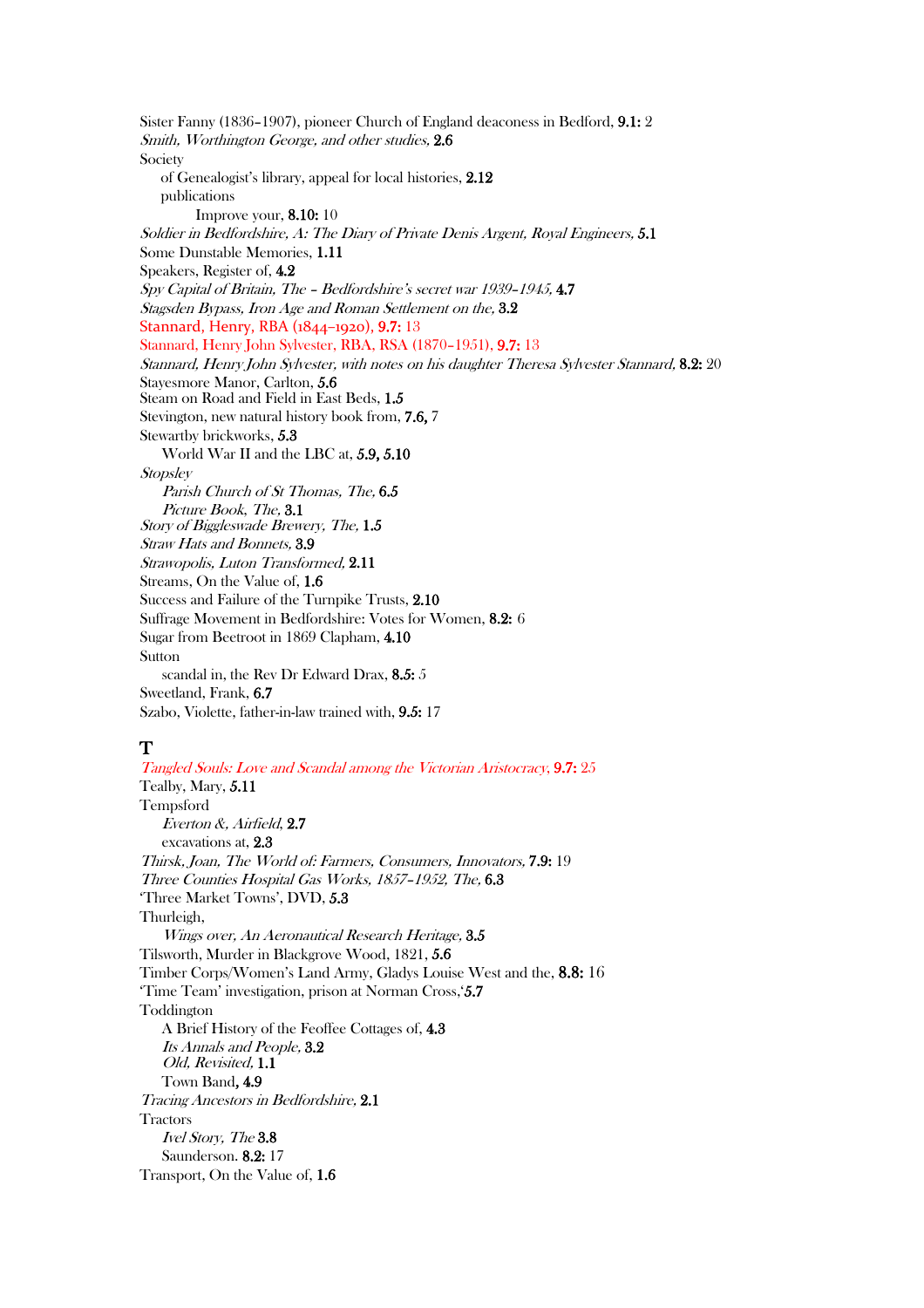Treds and tilth, 9.2: 2 Tudor Dovecote, Willington, 6.7 centenary of, 7.1: 3 Turner, Ralph, 1923 to 2019, Langford's historian, 8.8: 4 Turnpike Age, 6.2 Turnpike Trusts, Success and Failure of the, 2.10 Turvey, in Lockdown 2020–21, 9.5: 2 West Walk, **9.5:** 3 Twentieth Century Defences in Britain, 1.12 Twenty-five Years of Dunstable 1952–1977, 3.6

#### $\mathbf{U}$

UK archives, support and leadership for, 5.8 Underclass, Eighteenth Century's, 2.5 Underwood, Andrew, 4.11 Unemployed Durham Miners Came to Potton, 1.11 Upper Caldecote, excavations at. 2.3

#### V

Value of Streams, Butchers and Transport, 1.6 Vauxhall Motors and the Luton Economy, 3.8 VE Day, 8.11: 2 Memories, 8.11: 24 Victorian Aristocracy, Tangled Souls: Love and Scandal among the, 9.7: 25 Family at Houghton Conquest, 1838–1878, 4.1 Life, Chronicle of, in Pulloxhill 1875–1881, 3.7Village memorials projects, 5.2 of Biddenham through the Ages, The, 6.4, 6.5 Shop Records, 5.10 Villagers: 750 Years of Life in an English Village, 5.8 Visitations, Episcopal, in Bedfordshire 1706–1720, 3.7 Volcano in Iceland, A,?, 5.8 Voted, How Bedfordshire 1635-1715, 4.5 1685–1735, 4.10 1735–1784, 6.1 Votes for Women: The Suffrage Movement in Bedfordshire, 8.2: 6

W Wallpaper, beautiful, secret rooms with, at Wrest Park, 7.9: <sup>6</sup> War, Bedfordshire at, in Old Photographs, 2.6 War Gen, 8.8: 5 War Memorial, Millbrook, 5.3 Warden Abbey, 7.4: 16 Wartime Strangers, 8.12: 23 Way to School, The, [Leighton Buzzard], 1.8 'We Wouldn't Have Missed it for the World': The History of the Women's Land Army in Bedfordshire, 4.10 Website, Bedfordshire Heritage, Competition, 3.4, 3.5 West, Gladys Louise, and the Women's Land Army/Timber Corps, 8.8: 16 West Gallery music, 5.11 What's been going on in Willington, 6.5 Whitbread, Plain Mr, 4.4 Whitehurst, The Rev Thomas, Rector of Colmworth, 6.3 Whiting Works, The, Old Trades of Dunstable, 2.9 Wild, Ernest, 8.9: 17